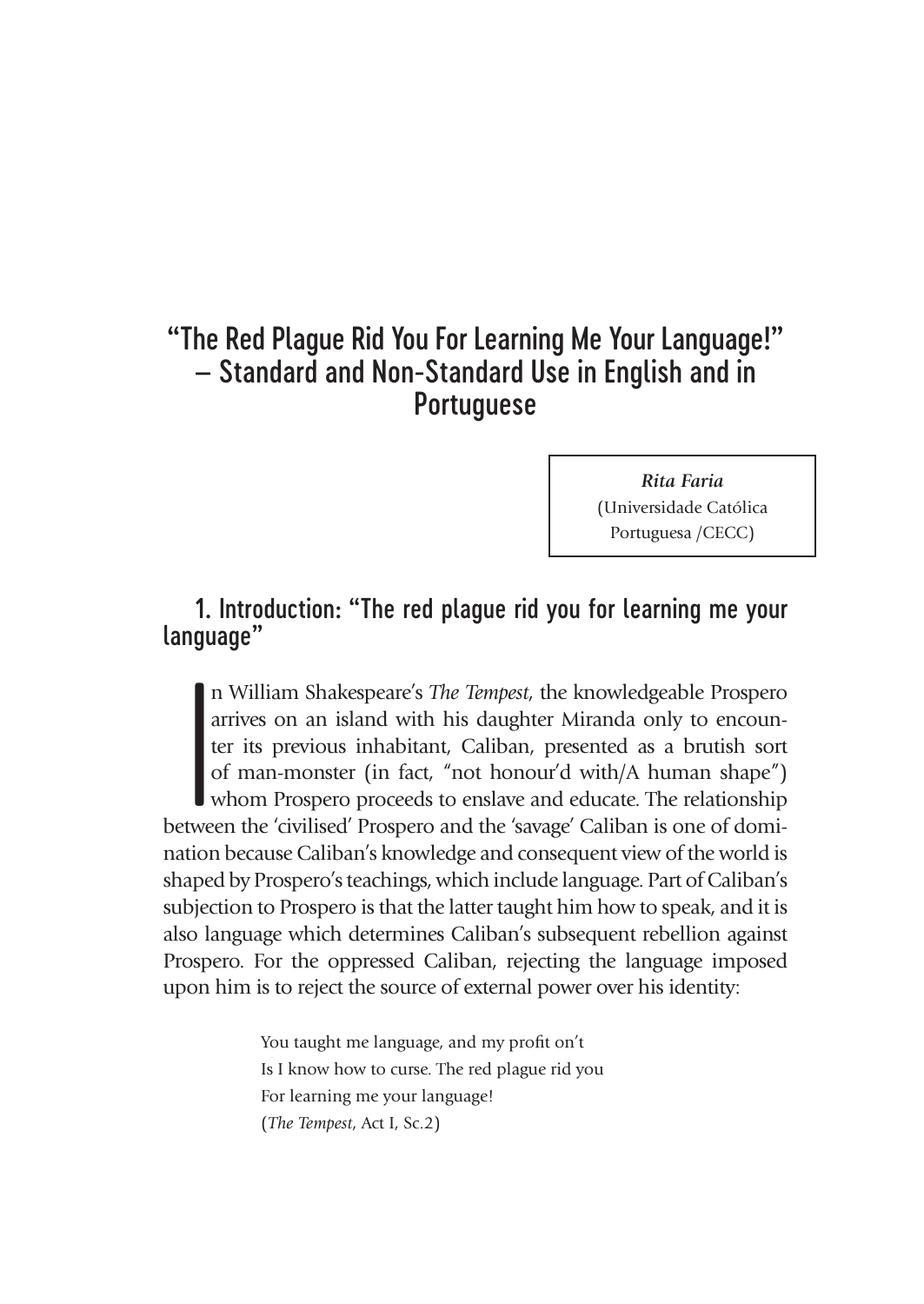This is Caliban's acknowledgement that learning a language that has been imposed by domination is in itself exertion of power and subjection to power – it is a process of 'otherisation' meant to cause alienation from a legitimate 'Self', in this case embodied in Prospero. It is also the acknowledgment that a language imposed by domination is foreign to our own nature, which forms an interesting nexus between language and nature – the language variety we speak reflects our nature. In 16th century Portugal, Fernão de Oliveira remarked:

> (...) cada um fala como quem é: os bons falam virtudes, e os maliciosos, maldades; os religiosos pregam desprezos do mundo e os cavaleiros blasonam as suas façanhas. (Oliveira 1975 [1536], 38)

This was of course in accordance with the spirit of the time and under the vast influence that Baldassare Castiglione's *Il Cortegiano*, published in 1528, exerted in European Renaissance:

> Now it is the words themselves that make the greatness and magnificence of an oration; (…) But all this would be empty and of little moment if the thoughts expressed by the words were not fine, witty, acute, elegant, and solemn, according to the need. (Javitch 2002 [1528], 41)

Further, "to separate thoughts from words is to separate soul from body". (Javitch 2002[1528],40) What these judgements on language entail is a language ideology which associates 'appropriate' language to refinement of character. The ideology which presides to the establishment of a standard language is not too different, a standard language being "no more than a set of ideological norms that impose a certain linguistic variety as the one and only correct form of language." (Fairclough 2001, 27) Similarly, Trudgill emphasises that standard language (and Standard English in particular) is no more than a dialect which enjoys social prestige: "unlike other dialects, Standard English is a purely social dialect". (1999,124)

Before going any further, it is useful to define what a 'standard' language is and how it differs from 'non-standard' language, that is,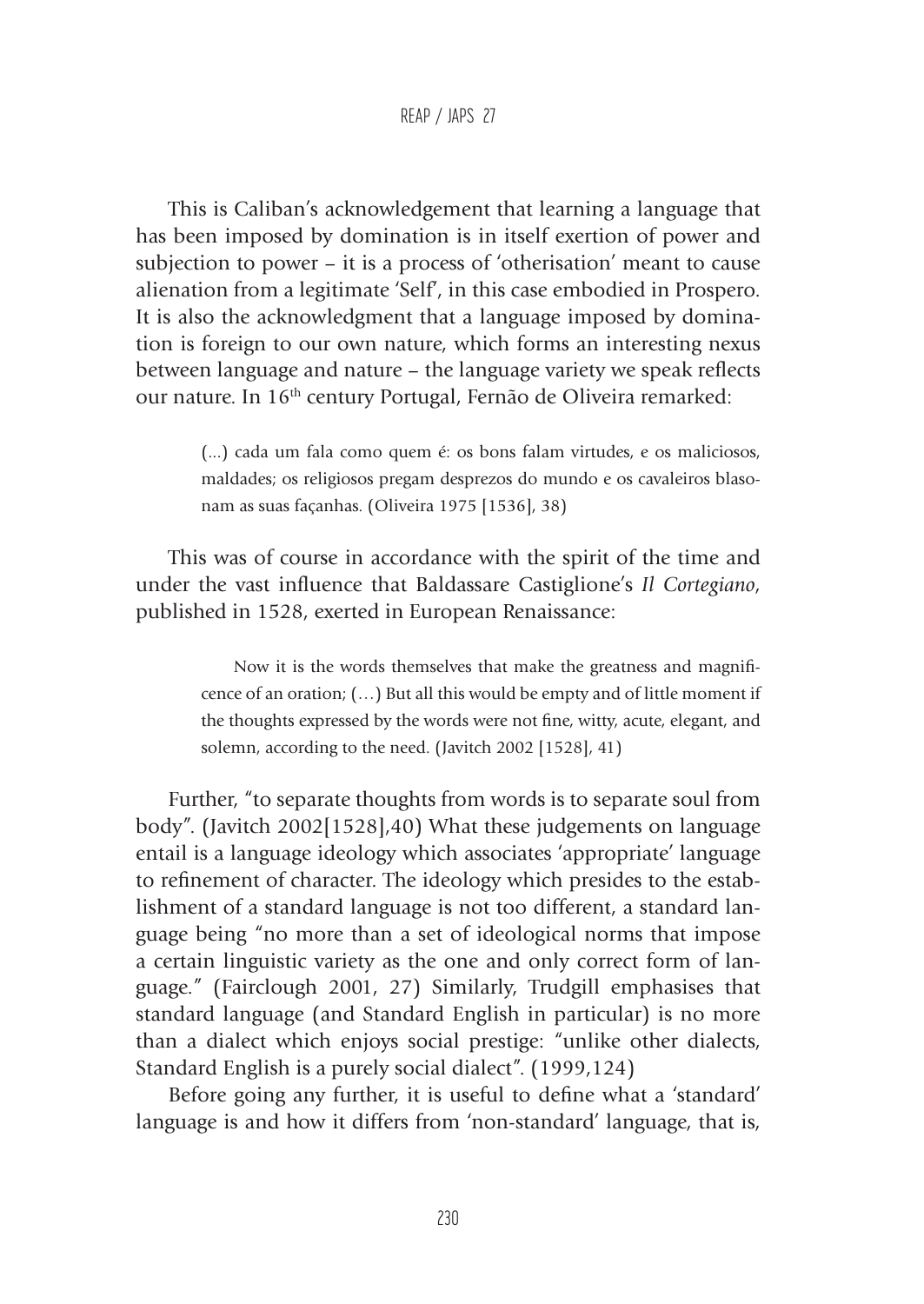dialects and sociolects (diatopic and diastratic varieties, respectively). We follow Crystal's clear definition of standard language:

> (…) a prestige variety of language used within a speech community. 'Standard languages/dialects/ varieties' cut across regional differences, providing a unified means of communication, and thus an institutionalized norm which can be used in the mass media, in teaching the language to foreigners, and so on. (Crystal 2008, 450)

From Crystal's definition, it is clear that a standard language is a linguistic variety which differs from others due to the social prestige it enjoys. Dialects, or non-standard varieties, are those which differ from the norm due to regional or social factors: "A regionally or socially distinctive variety of language, identified by a particular set of words and grammatical structures." (Cyrstal 2008,142)

When deviation from the standard occurs due to social barriers, there is a distinction to be made between dialect and sociolect, the former usually determined by geographical lines and the latter based on social class, "a linguistic variety (or lect) defined on social (as opposed to regional) grounds, e.g. correlating with a particular social class or occupational group." (Crystal 2008, 440)

Non-standard language is therefore regionally and/or socially marked because it deviates from a conventionalised standard; Watts, for example, explains how Standard British English has historically worked as "a socially conscious language, a language of social exclusion, and a language of elite social values" (1999, 62) imposed by the education system. Because Standard is the only acceptable, correct norm, it eventually undermines and suppresses non-standard varieties. When discussing Standard English in the realm of education, Fairclough therefore wonders: "Is it possible to teach pupils a variety of English so much more prestigious and powerful than their own dialects or languages, without detriment to the latter?" (1992, 35)

The aim of this paper is thus to examine how non-standard British English is translated into European Portuguese with a view to understand the social attitudes and ideologies embedded in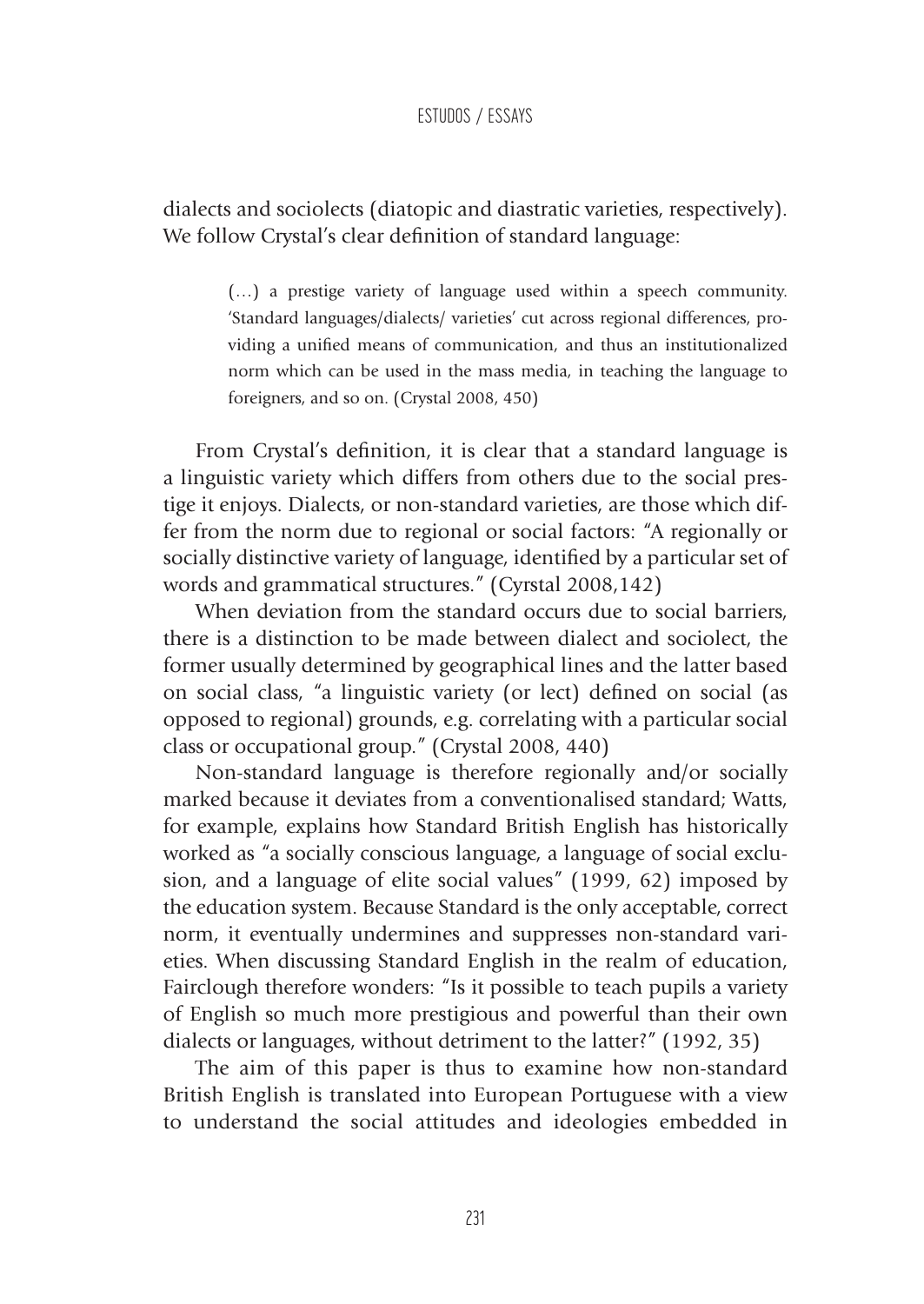standard and non-standard European Portuguese. We believe the translation of non-standard English into Portuguese is a perfect *locus* to provide an exploratory answer to this question as the translator is forced to take non-standard discourse into consideration. Doorslaer *et al.* point out that:

> (…) a sense of nationality and ethnicity, with its attendant stereotyping, still informs our daily lives, and (…) remains an important criterion in categorizing human activity and cultural practices; (…) Cultural representations, including those of otherness, often use demarcation principles set out along geographical, regional, national or cultural lines. (Doorslaer *et al.* 2015, 1)

Translation of non-standard discourse needs to decide the extent to which it will reinforce or discard national and ethnic 'attendant stereotyping' and the cultural demarcation principles to which it will resort when finding suitable equivalents for non-standard discourse in the target language.

When discussing the translation of non-standard, it is important to note that the translator will most likely belong to an elite group who has had access to higher education, and is in all probability a speaker of standard language, that is, a 'legitimate speaker' of a 'legitimate language'. (Bourdieu 1991, to be discussed in the following section) The access or knowledge the translator may have of dialects can be limited to the extent that the translator will probably not be a speaker of dialect. In her book about politeness and class, Mills urges linguists to "move away from simply analysing middle class interactions"; (2007, 128) the translator can therefore decide to also "move away" from middle class discourse, traditionally associated to standard forms, and look for ways to adequately convey non-standard, non-elite discourse in the target language. It is for this reason that translation is important when trying to ascertain the extent to which we can speak of diatopic and diastratic variation in European Portuguese – because the translation of non-standard discourse plays with embedded ideological and social values which sometimes hide behind linguistic features; and it is therefore the job of the translator to decode those ideological values into a suitable rendition.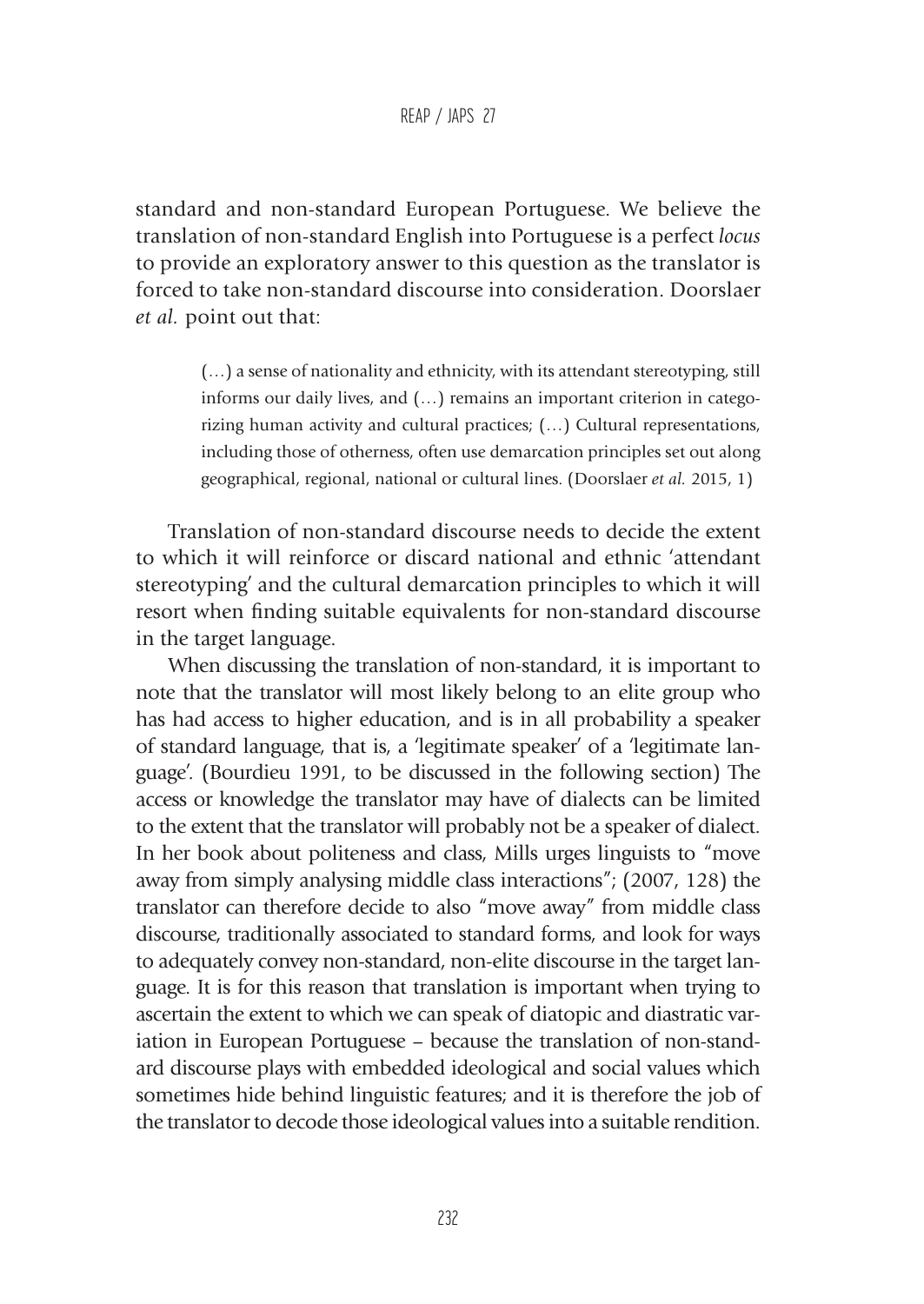Translating non-standard is therefore translating marginal discourse, the discourse of the 'Other' – it is translating Caliban. As Jansen explains, "the receiving culture, with its values, norm, traditions and self-images, has a decisive influence on the representation of the Other which is inherent in every translation activity" (2015, 166) – hence the particular importance of examining the translation of marginal, non-standard and non-elite discourse.

Section 2 of this paper will reflect on language and ideology and how these are particularly important in the realm of translation; section 3 will examine the *corpus* selected, that is, different literary works which resort to non-standard British English and the strategies employed in their translation into European Portuguese. Finally, section 4 will attempt to summarise the main conclusions to derive from different translation options and ideological stances towards standard and non-standard language.

# 2. Ideology, Standard, Non-Standard and Translation

The codification of a standard language and the resulting differentiation between standard and non-standard varieties are subjected to ideological values. Ideology is a set of "assumptions which directly or indirectly legitimise existing power relations." (Fairclough 2001, 27) It is "the tacit assumptions, beliefs and value systems which are shared collectively by social groups" (Hatim & Mason 1997, 120) which lead to a normalisation of existing power relations – for example, the prestige or notions of correctness associated to a standard variety are very rarely called into question despite the fact that these are purely social criteria evoked to create a linguistic 'standardised' means of unification. "Standard language ideology" therefore defines the selection of a linguistic standard, imbued in a "particular set of beliefs about language." (Milroy 1999, 173) Such beliefs are that "there is one and only one correct spoken form of the language, modelled on a single correct form." (174)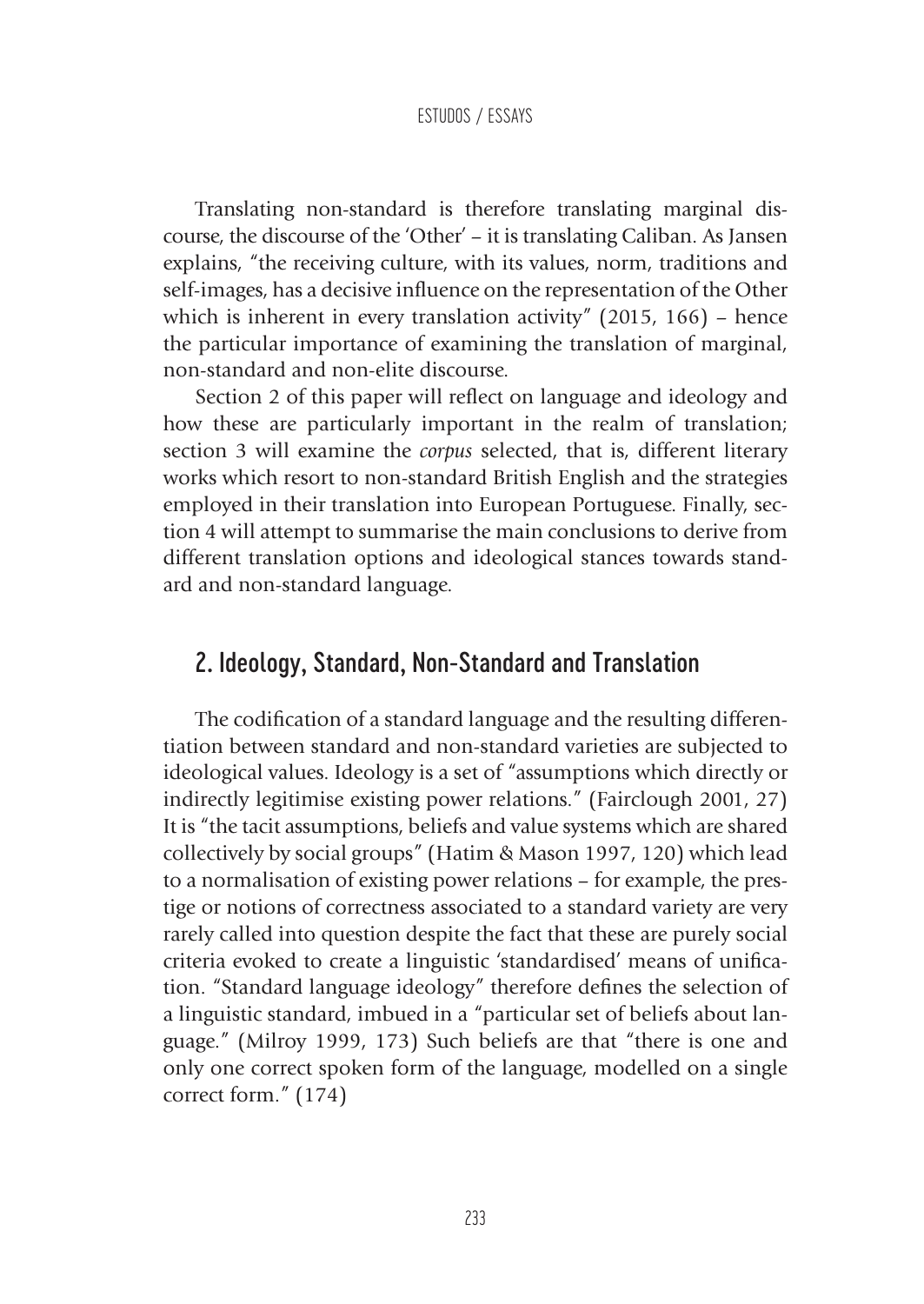#### REAP / JAPS 27

That a language ideology of domination of class (i.e., of elite groups over non-elite groups) presided over the codification and standardisation of British English, there is not much doubt:

> Codification could be said to have become a weapon of class. What the codifiers had done, ultimately, was to propose and cultivate a code of linguistic forms which were in some degree different from those in use among the vast majority of the population. By analysing 'correct' usage in terms that only a tiny minority of educated people could command, the codifiers ensured that correctness remained the preserve of elite. (Leith 1997, 56)

This is not to say that there was a 'conspiracy' to dominate nonelite groups through language, as Leith rightly points out; rather, it is to say that the force of the ideology which states that there is such thing as a language variety more desirable and superior to others has presided over the need to establish a linguistic standard.

The ideology behind a standard language is therefore closely connected to the concepts of legitimate language and legitimate speaker defined by Pierre Bourdieu. The legitimate speaker not only produces grammatically coherent sentences, as Chomsky would put it, but goes beyond that – he or she performs a "social competence"; the legitimate speaker is "authorized to speak and to speak with authority." (Bourdieu 1991, 41) The authority derives, among other things, from the speaker's ability to speak the standard norm against which all other varieties are measured and irredeemably considered inferior. Standard language is therefore "a form of speech that is (virtually) universally recognized as legitimate, i.e. as the standard measure of the value of linguistic products." (Bourdieu 1991, 56) It is a language variety imbued with 'symbolic capital', a prestige and underlying power attached to it because it is universally considered to be more correct than other varieties. As Milroy puts it, "typically the standard-language ideology regards optional variation in either channel [written or spoken] as an undesirable deviation from a uniquely correct form". (1999,175)

The ideology underlying Standard European Portuguese is of course not too different from the elite social values which inform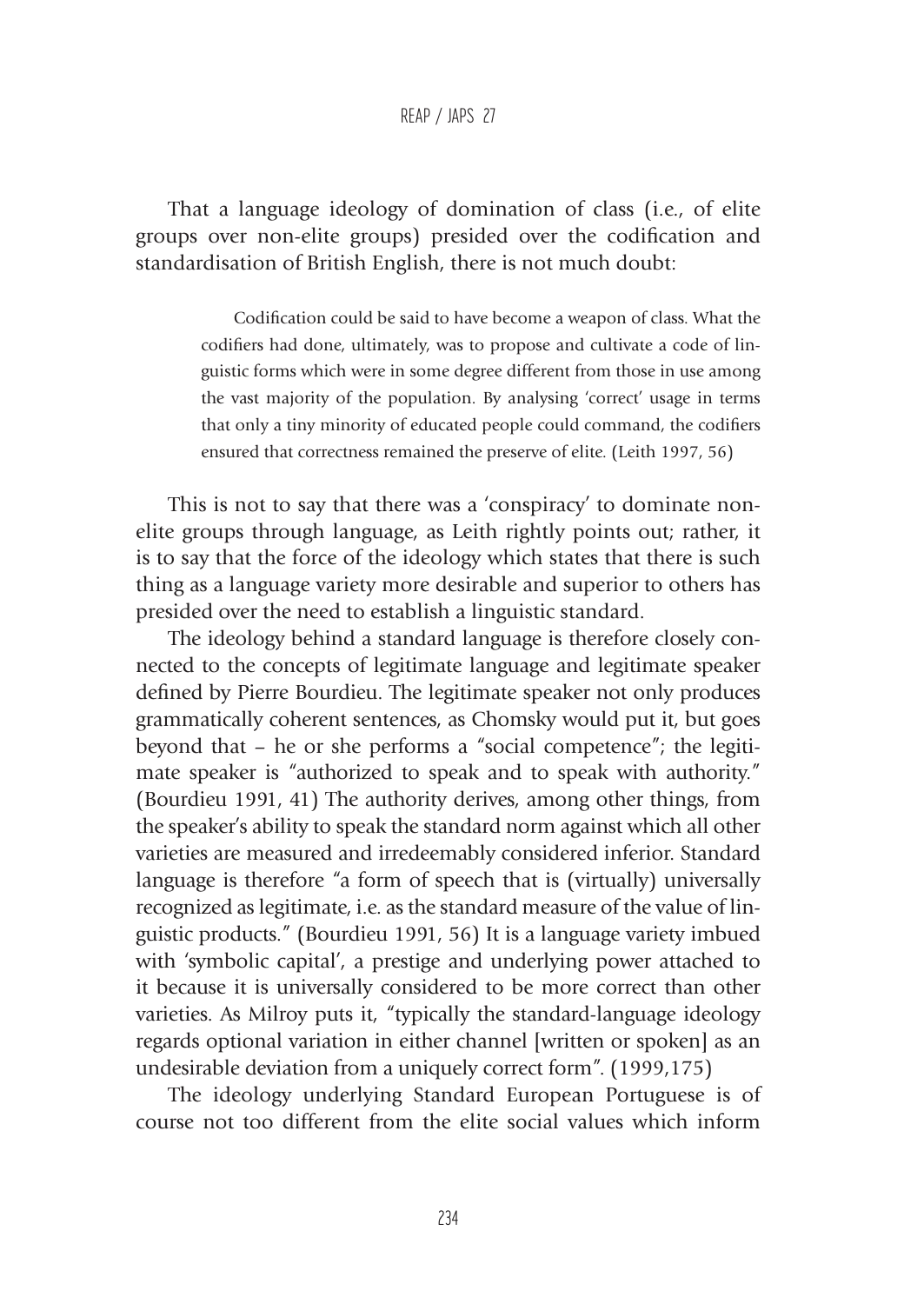Standard British English. The utility of a standard variety to provide a means of linguistic unification of a country or nation lies precisely in the high social regard which most members of the linguistic community hold it. Cunha & Cintra therefore define the standard of European Portuguese as "(...) conjunto dos usos linguísticos das **classes cultas** da região de Lisboa-Coimbra (...)."(1984, 10) (my emphasis) However, the dialectal variation of European Portuguese seems to be substantially different to British English. Due to the political configuration of the British Isles, Standard British English "exhibits significant social variation. Subsumed under Standard English (or Standard British English) are Standard English English (in England and Wales), Standard Scottish English and Standard Irish English." (Hughes *et al.* 2012, 13)

The linguistic variation of the British Isles is therefore of heteroglossia, that is, "the simultaneous use of 'languages' " and fundamentally "the coexistence of different competing ideological points of view, whether constitute in a single national 'language' or within the complex communicative repertoires in play in late modern societies." (Blackledge & Creese 2014, 5) Heteroglossia, the coexistence of different social and regional linguistic varieties actively in use within one linguistic community, brings a number of societal consequences, first and foremost in education and what constitutes 'appropriateness' in language. Heteroglossia therefore emphasises "a struggle between social groups (…) for control of (or 'hegemony' over) its sociolinguistic order" (Fairclough 1992, 34) insofar as it forces a decision as to how far non-standard discourse can be 'tolerated' in the classroom.

Can the discussion of heteroglossia and ideological pressure on language be applied to the variation of European Portuguese? Maybe so, but the cultural and political configuration of Portugal is vastly different from that of the British Isles, which means that the diastratic and diatopic variations of European Portuguese are usually described as of limited dimension. For example, Ferreira *et al.* explicitly point out the relative homogeneity of European Portuguese: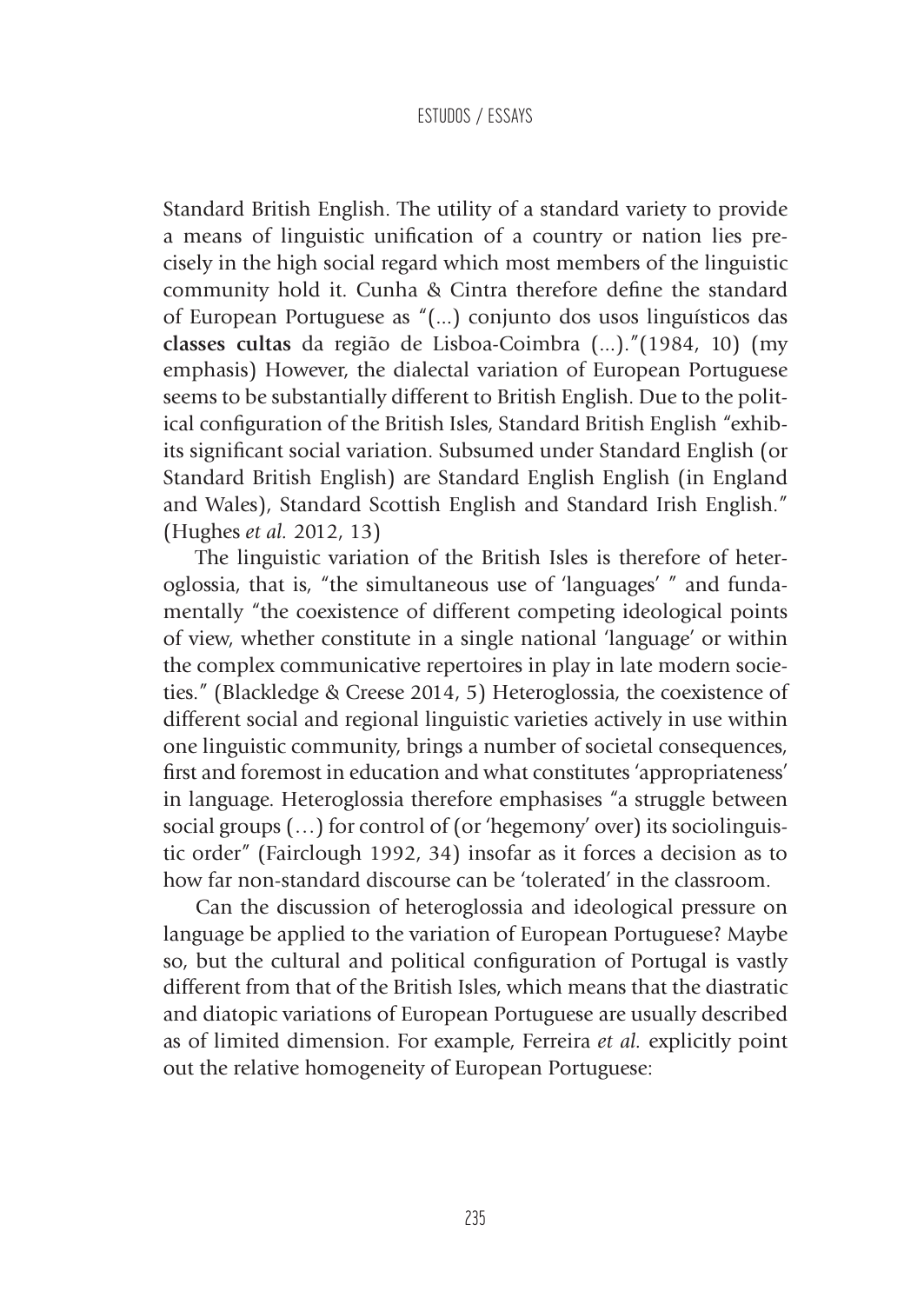Apesar da relativa uniformidade e da reduzida diferenciação dialectal que caracteriza a língua portuguesa, quando comparada com outras línguas românicas, ela apresenta contudo variações diatópicas sobretudo a nível fonético mas também em todos os restantes níveis (fonológico, morfológico, sintáctico, lexical, semântico). (Ferreira *et al.* 1996, 491)

In fact, in 1974, Manuel de Paiva Boléo had already emphasised the "exceptional" homogeneity of the Portuguese language, which he attributed to the longevity of a country almost impervious to the introduction of foreign elements:

> São várias as causas desta homogeneidade excepcional da língua portuguesa, homogeneidade que, com meu conhecimento, não tem paralelo em qualquer outra língua da Europa e que tanto contribui para a sua vitalidade. Apontarei somente as causas que me parecem mais importantes: Em primeiro lugar, o ser Portugal um dos mais velhos países da Europa. (...) Em segundo lugar, os elementos estrangeiros que (...) se integraram na sua população constituem uma ínfima maioria. (Boléo 1974, 260)

What Boléo considers of great variation in European Portuguese is lexicon, given the vast wealth of regional, non-standard vocabulary. This variation constitutes such a deviation from Standard, and is so regionally marked, that the "educated Portuguese" has in fact no idea of exactly how diverse Portuguese lexicon can be.<sup>1</sup> This is an interesting remark because it implies that there are indeed demarcating cultural, linguistic lines shaping the elite discourse of the "educated Portuguese" and those of the non-elite, non-standard, socially and/ or regionally marked discourse of those Portuguese speakers who, for the lack of a better term, are not "educated Portuguese".

So far, there is recognition that Portuguese, like any other language, varies, although that variation seems restricted. For example, Cintra categorises European Portuguese dialects based on regional phonetic

<sup>1.</sup> "O português, mesmo instruído, não faz a menor ideia da variedade lexical da sua língua." (Boléo 1974, 264)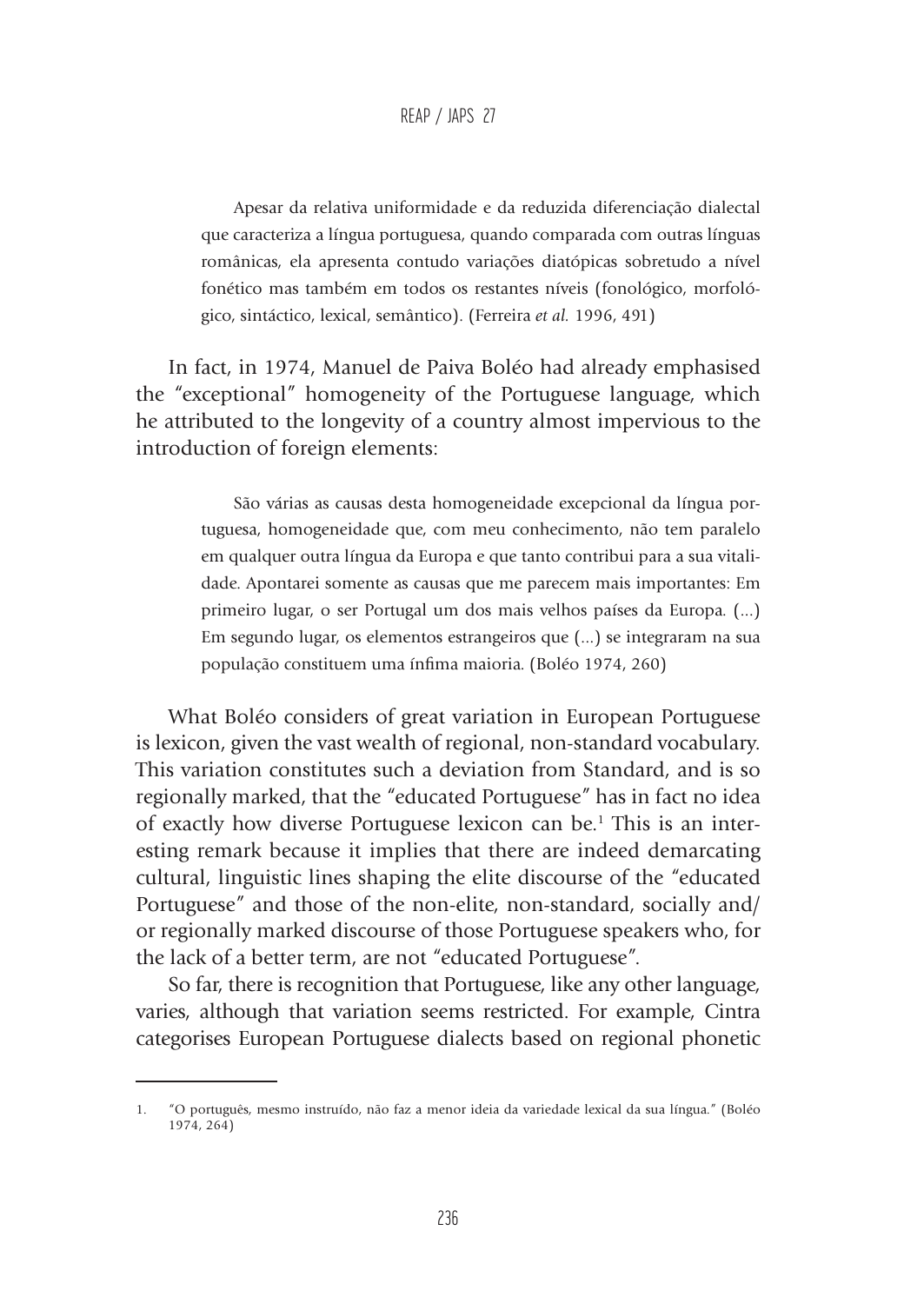features which grant some dialects "strong phonetic personalities", (1970, 190) but not a wide social variation. This is not to say, however, that this language knows no heteroglossia and is of reduced social variation. It is to say that the social variation of European Portuguese might not have had much discussion or have been granted much attention thus far. This begs the question – how is socio-regional variation manifested, in particular social variation determined by social class and societal pressures? Mills reinforces the need to focus on how social context and ideologies pressure language so as to gear it into what is in fact an elite norm, whilst other linguistic behaviours tend to be classified as "deficient". (2017, 1) The pressure of social context and ideology in the use of European Portuguese is something that needs to be taken into account, despite the fact that the configuration of social class and social grouping is necessarily different in Portugal and in the UK.

This paper will not provide a straightforward answer to aforementioned questions but it will attempt to provide an exploratory answer by examining translations of literary works in which non-standard, non-elite discourse is of paramount importance to the plot and to the characters' identity. Translating such works means that whether opting for standard language or not, the translator has to take into account "the ideological thrust" (Hatim & Mason 1997, 89) of non-standard features in the source text. There is a myriad of options, depending on how source-oriented the translation is and how much the "legitimate rights" of the source text (Toury 1995, 31) should or can be upheld. Therefore, the adequate translation of non-standard variation depends on how much the translator wants a translation of "resistance" to standard and chooses a foreignising effect; (Venuti 2008) or how desirable the translator finds a domesticated, conservative translation, in which case the resort to standard would be close to "un style zéro". (Lambert *apud* Hatim & Mason 1997, 66) None of these options is easy; as Berman puts it, "a vernacular clings tightly to its soil and completely resists any direct translating into another vernacular". While noting that "the effacement of vernaculars is thus a very serious injury to the textuality of prose works", he also draws attention to a laughable effect which may arise from attempts at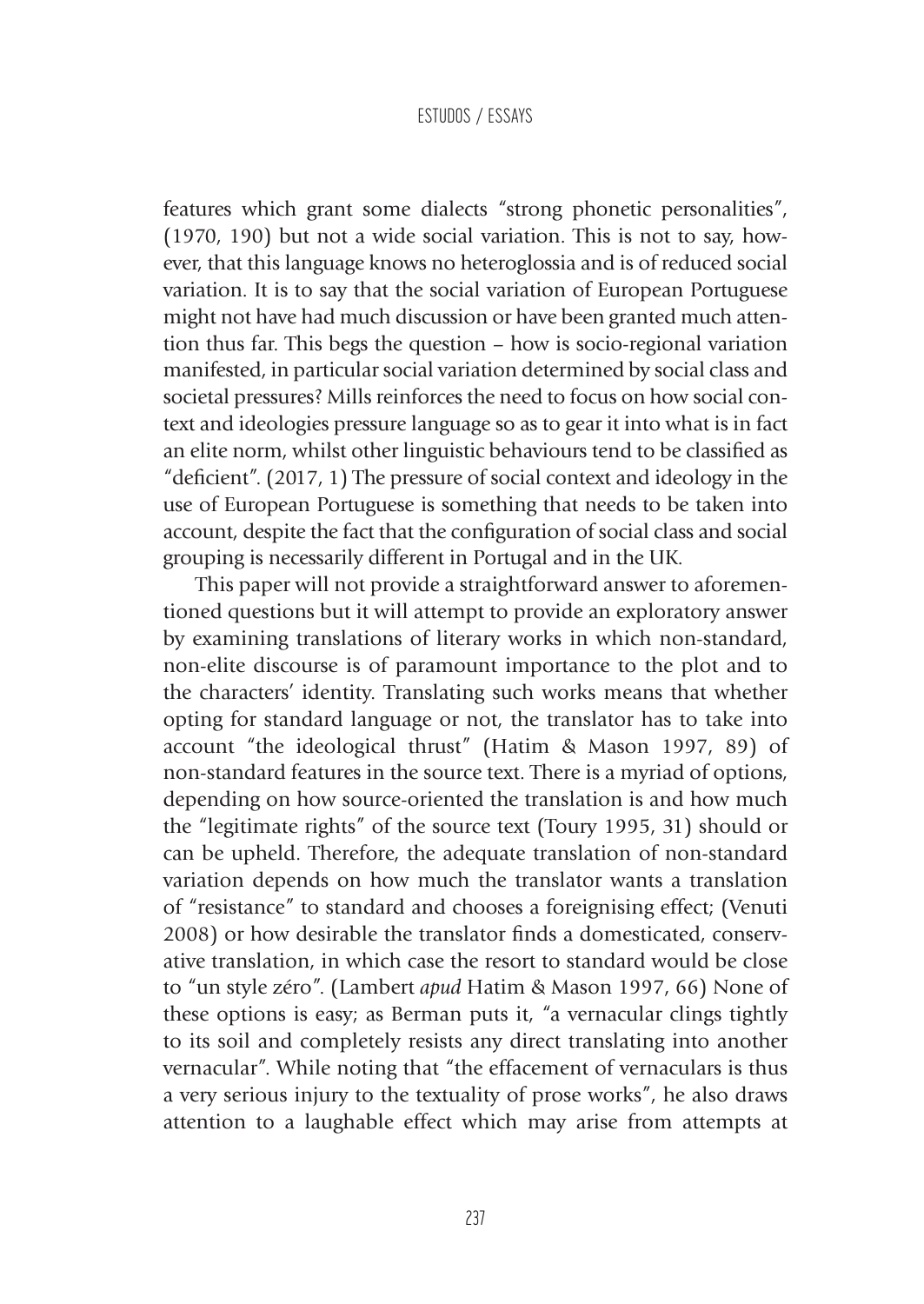translating dialect variation: "An exoticization that turns the foreign from abroad into the foreign at home winds up merely ridiculing the original". (2000, 309) Ghassempur states that "the best compromise seems to be the translation of a dialect into a supraregional colloquial language that is universally understood by readers in the target language". (2011, 54) Whilst this seems a reasonable proposition, it is not entirely certain that it will avoid the "ridiculing" effect to which Berman fundamentally draws attention.

In order to establish how ideologically close to, or far from, standard discourse the European Portuguese translation of non-standard British English chooses to position itself, all the works selected comprised non-standard forms essential to the idiolect of the literary text: *The Waste Land* (1922) by T. S. Eliot, an excerpt; *Lady Chatterley's Lover*  (1928) by D. H. Lawrence; *1984* (1949) by George Orwell; and *A Clockwork Orange* (1962) by Anthony Burgess.

The *corpus* selected could, of course, have been comprised of different literary works, given the variety of non-standard language used in British literature. However, because the choice had to be limited for the purposes of this paper, our selection criteria were mainly two: firstly, non-standard language had to be the driven force behind characters' identity (as evidenced in the excerpt from *The Waste Land* and mainly in *Lady Chatterley's Lover*) and/or play a fundamental role in advancing the plot (which is evident in *1984*, where the use of non-standard is crucial to define the societal division into rigid echelons which are indispensable to the fictional world of the novel). The reasons for the choice of *A Clockwork Orange* will be provided in its respective section. The second criterion had to do with the pluricentric nature of both English and Portuguese, that is, "languages with several interacting centres, each providing a national variety with at least some of its own (codified) norms." (Clyne 1992, 1) Because we wanted to explore how translation into European Portuguese reveals the ideologically charged nature of the standard – non-standard division, it was imperative to keep linguistic coherence in the *corpus* and to examine works from the "inner circle" of both English and Portuguese, rather than "outer or extended circles." (Crystal 2003, 60) The "inner circle" of a language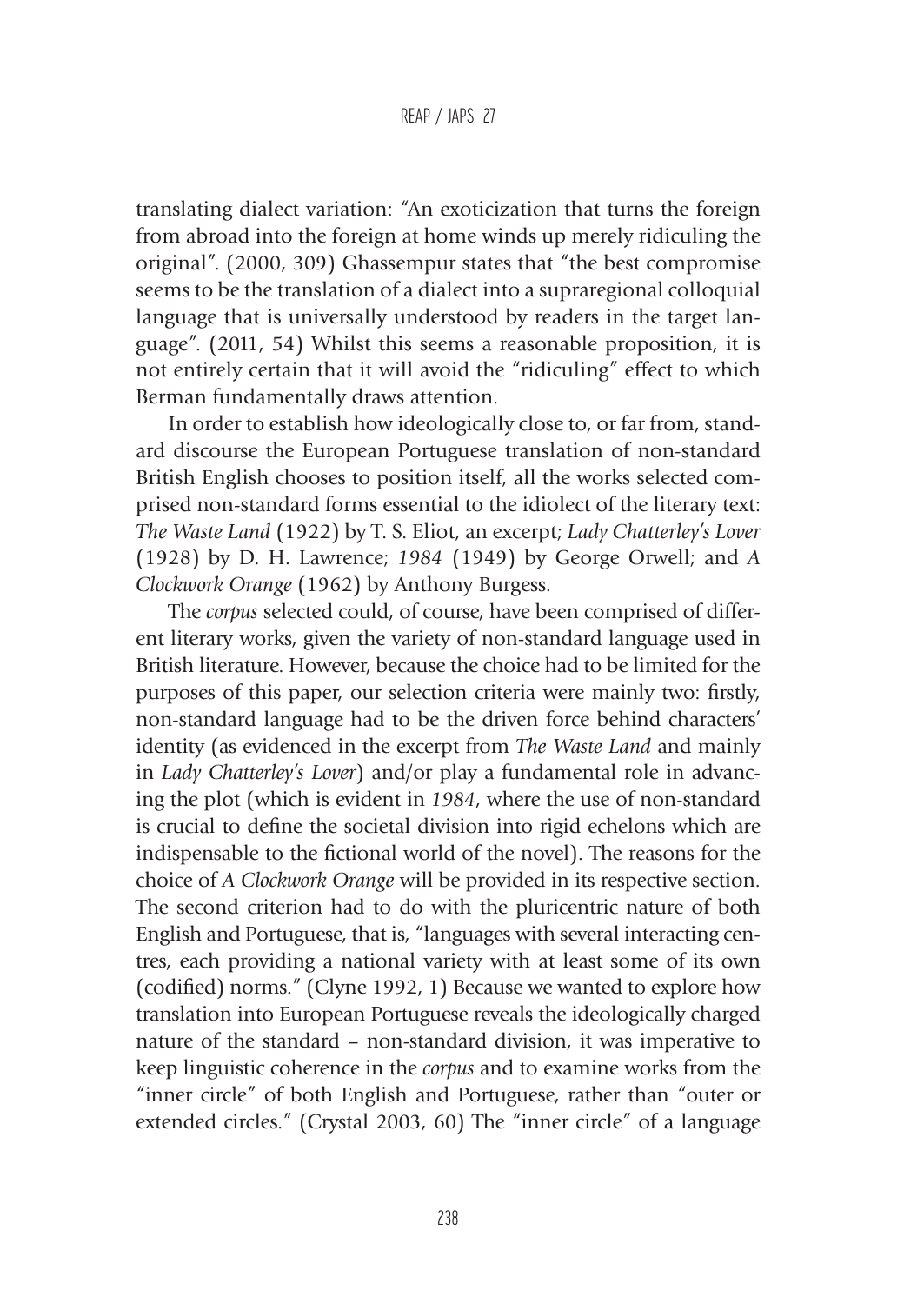(albeit mostly applied to English) comprises the "traditional basis" of a language which, in the case of English, means UK, USA, Australia and New Zealand. European Portuguese is also an "inner circle" variety of Portuguese and thus, for coherence in the corpus to be achieved, we selected literary works which resort to non-standard features within inner-circle English and Portuguese.

### 3. Translating the *corpus*

3.1. *The Waste Land* by T. S. Eliot (1922)

In part II of *The Waste Land*, "A Game of Chess", we are introduced to the conversation of two women in the pub. Their discourse is clearly socially marked by colloquialism and vernacular,<sup>2</sup> that is, by non-standard features which allude to their non-elite, marginal life in the fringes of society:

> When Lil´s husband got demobbed, I said – I **didn't mince my words**, I said to her myself, HURRY UP PLEASE IT'S TIME Now Albert's coming back, **make yourself a bit smart.** He'll want to know **what you done** with that money he gave you To get yourself some teeth. He did, I was there. You have them all out, Lil, and get a nice set, He said, I swear, I can't bear to look at you. **And no more can't I**, I said, and think of poor Albert, He's been in the army for four years, he wants a good time, **And if you don't give it him**, there's others will, I said. Oh is there, she said. **Something o'that**, I said. Then I'll know who to thank, she said, **and give me a straight look. (…) You ought to be ashamed, I said, to look so antique.** (and her only thirty one.)

<sup>2.</sup> As defined by Crystal, vernacular refers "to the indigenous language or dialect of a speech community". (2008, 511)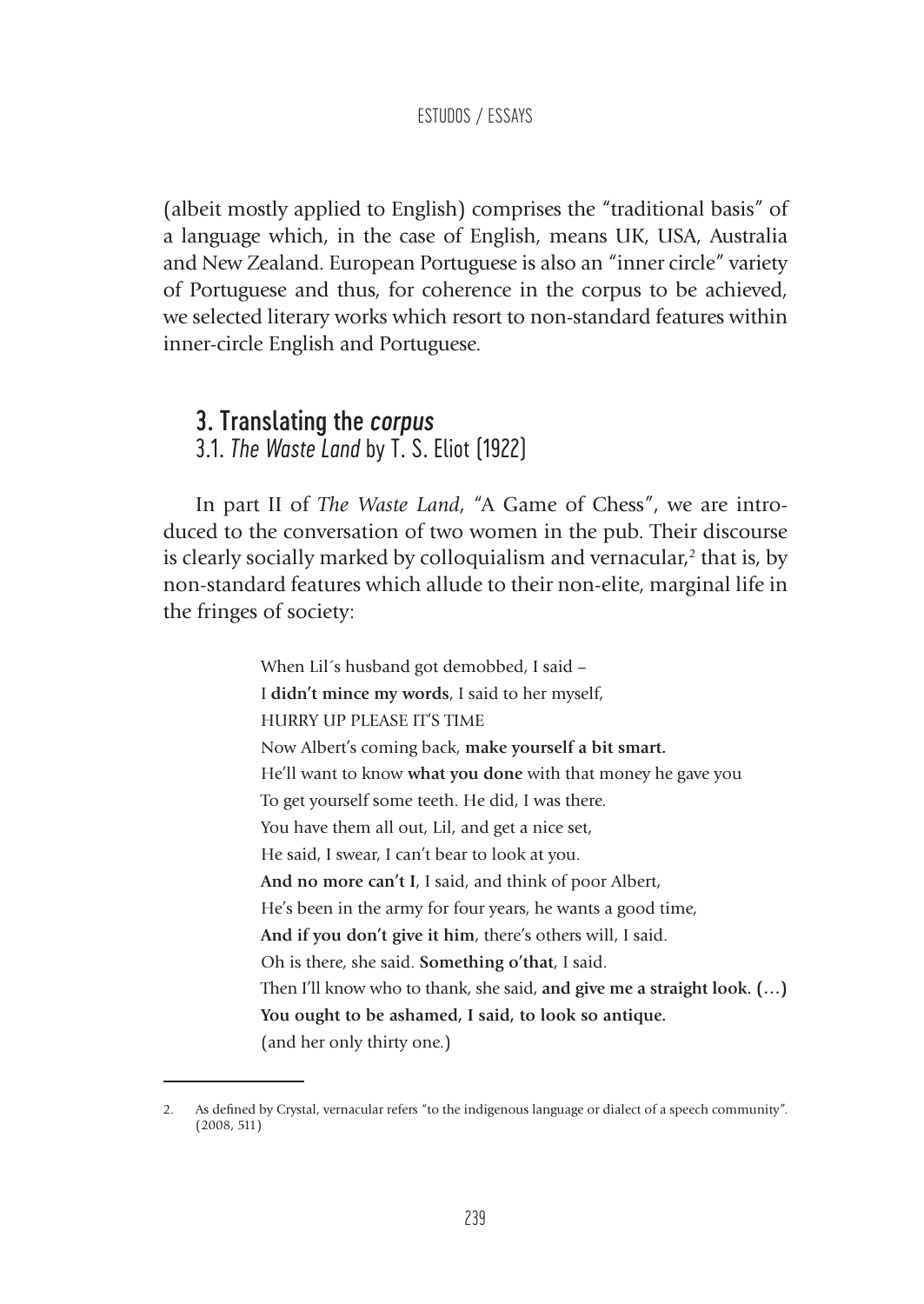REAP / JAPS 27

I can't help it, she said, **pulling a long face**, **It's them pills I took**, to bring it off, she said. (…) You *are* a proper fool, I said. Well, if Albert won't leave you alone, there it is, I said, **What you get married for** if you don't want children?  $(\ldots)$ 

HURRY UP PLEASE IT'S TIME HURRY UP PLEASE IT'S TIME **Goonight Bill. Goonight Lou. Goonight May. Goonight. Ta ta. Goonight. Goonight.** Good night, ladies, good night sweet ladies, good night, good night.

Quando o marido da Lil saiu da tropa, eu disse – **Não tive papas na língua**, fui eu mesma que lhe disse, VAMOS EMBORA POR FAVOR ESTÁ NA HORA Agora que o Albert vem aí, **vê lá se te pões jeitosa.** Há-de querer saber **o que fizeste** ao dinheiro que te deu Para te pores uns dentes. Deu-te, sim, eu estava lá. Trata de tirá-los todos, Lil, arranja uma dentadura bonita, Disse ele, juro, nem sequer aguento olhar para ti. **E já nem eu aguento**, disse eu, e pensa no pobre do Albert, Quatro anos de tropa, agora há-de querer desforra, **E se tu não lha dás, há outras que sim, disse eu**. Ai há, disse ela. **Olha o que te digo**, disse eu. Então já sei a quem agradecer, disse ela, e **olhou-me** nos olhos. (...) **Devias ter vergonha, disse eu, de parecer um caco velho.** (E ela só com trinta e um.) Não sei o que fazer, disse ela, **a pôr cara de caso**, É dos remédios que tomei, para o desmancho, disse ela. (...) Tu és mesmo parva, disse eu. Então, se o Albert não te deixa em paz, lá está, disse eu,

**Para que te casaste se não queres ter filhos?**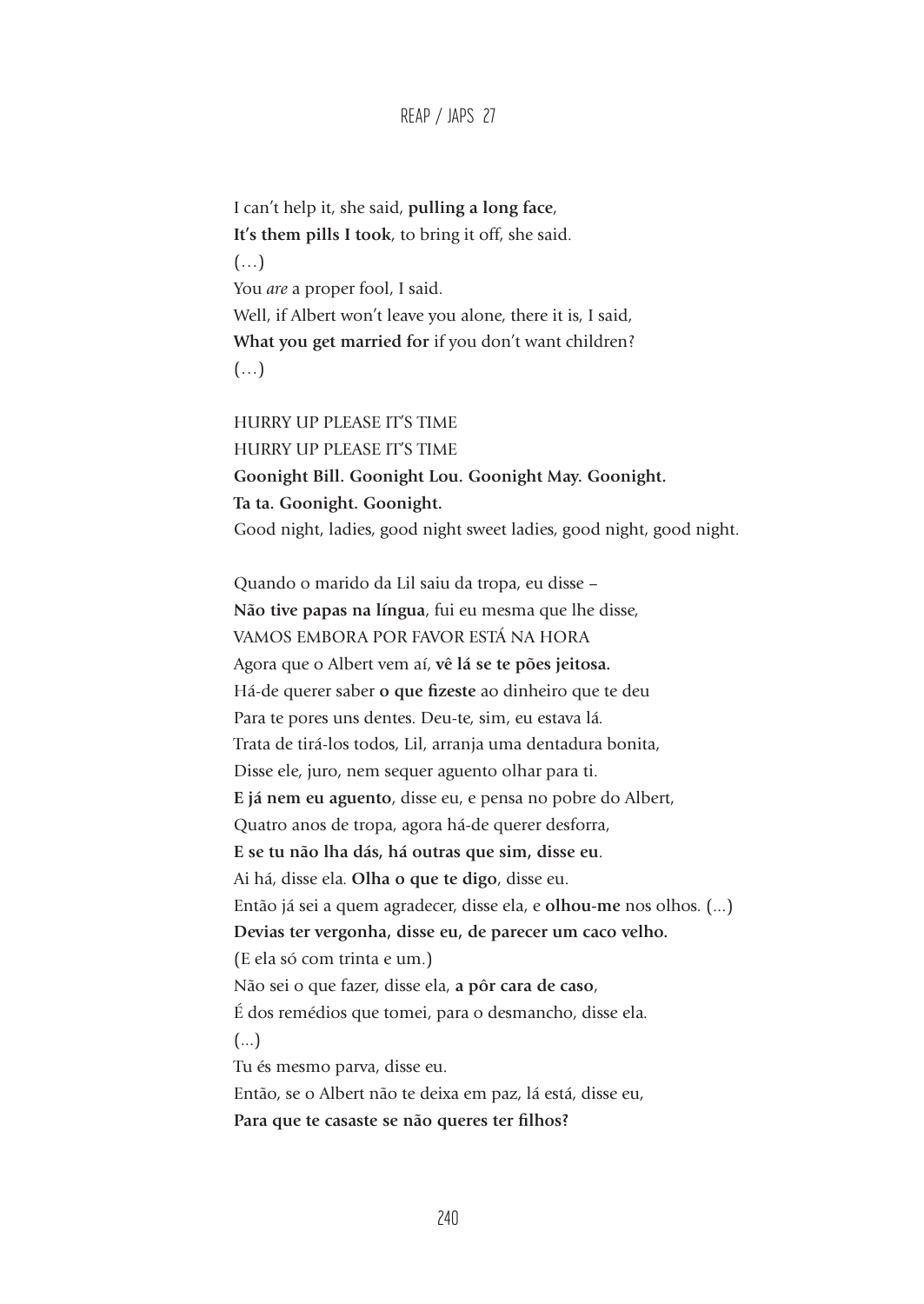(...)

VAMOS EMBORA POR FAVOR ESTÁ NA HORA VAMOS EMBORA POR FAVOR ESTÁ NA HORA **Banoite Bill. Banoite Lou. Banoite May. Banoite. 'Deuzinho. Banoite. Banoite.**

Boa noite, senhoras, boa noite, gentis senhoras, boa noite, boa noite. (*The Waste Land*, part II, "A Game of Chess") (my emphasis)

The target text clearly recognises and acknowledges the non-standard source text and shows clear attempts at maintaining the deviation from the standard mainly by finding equivalents to colloquial vocabulary. This is obvious in the translation of idiomatic phrases such as "I didn't mince my words" *–* "não tive papas na língua"; "make yourself a bit smart" *–* "vê lá se te pões jeitosa"; "You ought to be ashamed, I said, to look so antique" *–* "devias ter vergonha, disse eu, de parecer um caco velho"; "I can't help it, she said, pulling a long face" *–* "Não sei o que fazer, disse ela, a pôr cara de caso"*.* The phonetic elisions are also respected as much as possible – "Goonight" *–* "banoite; ta ta" *–* "'deuzinho", although no equivalent was found for "something o'that" *–* "olha o que te digo"*.* 

It is in the non-standard syntax that the translation appears to be more reticent. This excerpt of *The Waste Land* exhibits marked dialectal features at syntax level such as:

Elision of auxiliary verbs ("He'll want to know what you done with that money he gave you; What you get married for if you don't want children?") which follows a tendency in many dialectal varieties of British English to "bring the irregular verbs into line with the regular ones, the distinction being signalled only by the presence or absence of *have.*" (Hughes *et. al.* 2012, 27) In Portuguese, these forms are rendered in perfect Standard – "Há-de querer saber o que fizeste ao dinheiro que te deu; Para que te casaste se não queres ter filhos?"

Double negative: interestingly enough, the reason why double negatives are so common in non-standard discourse and excluded from Standard English is because "it is in fact the standard dialect which has diverged from the other varieties, not the other way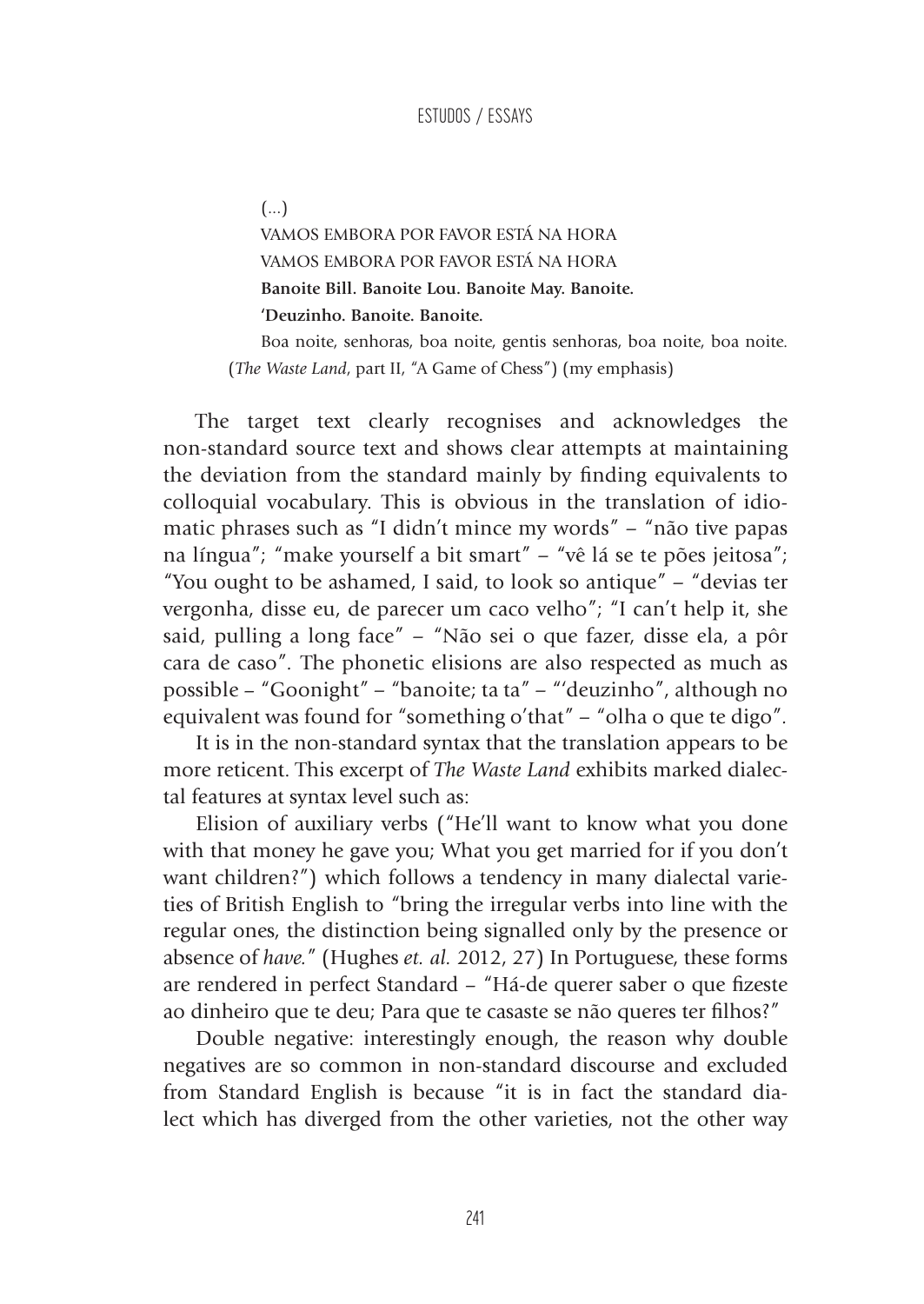around." (Hughes *et. al.* 2012, 25) "And no more can't I – e já nem eu aguento", again rendered in Standard Portuguese.

Precedence of direct object pronoun over indirect object (Hughes *et al.* 2012, 20)**:** "**And if you don't give it him**, there's others will, I said". (my emphasis) Again, the Standard variety is chosen in the Portuguese translation: "E se tu não lha dás, há outras que sim, disse eu". In Portuguese, the following complex standard structures are to be noted: contraction of indirect and direct object pronouns "he  $+ a =$  lha"; standard placement of object pronoun before the verb, as commanded by the negative particle "não" ("e se tu não lha dás").

Object pronoun "them" in lieu of demonstrative pronoun "those: It's them pills I took -- É dos remédios que tomei", a Standard Portuguese sentence with no deviation into non-standard syntax.

In conclusion, and although the translation of "A Game of Chess" does not entirely obliterate dialect markers nor does it use standard throughout, it is nevertheless much closer to the standard norm than the source text, and tends to use standard syntax to convey conspicuous deviations from standard in the source language. Given that the translator demonstrably does not wish to shy away from finding suitable equivalents to maintain the 'foreignising' effect of non-standard, what this translation seems to convey is that European Portuguese may lack the means to render non-standard linguistic features with a degree of diastratic variation approximate to the source text.

### 3.2. *Lady Chatterley's Lover* by D.H. Lawrence (1928)

In *Lady Chatterley's Lover*, Lady Constance, married to Sir Clifford Chatterley, meets and falls in love with groundkeeper Oliver Mellors. She eventually decides to leave her husband for him, in a complicated legal divorce procedure. The love affair between Constance and Mellors is troubled not only because they are both married, although Mellor's wife has left him and he admittedly "hates" her; but also because theirs is a class difference: whereas Constance has married into English aristocracy, Mellors is a working-class, East-Midlands,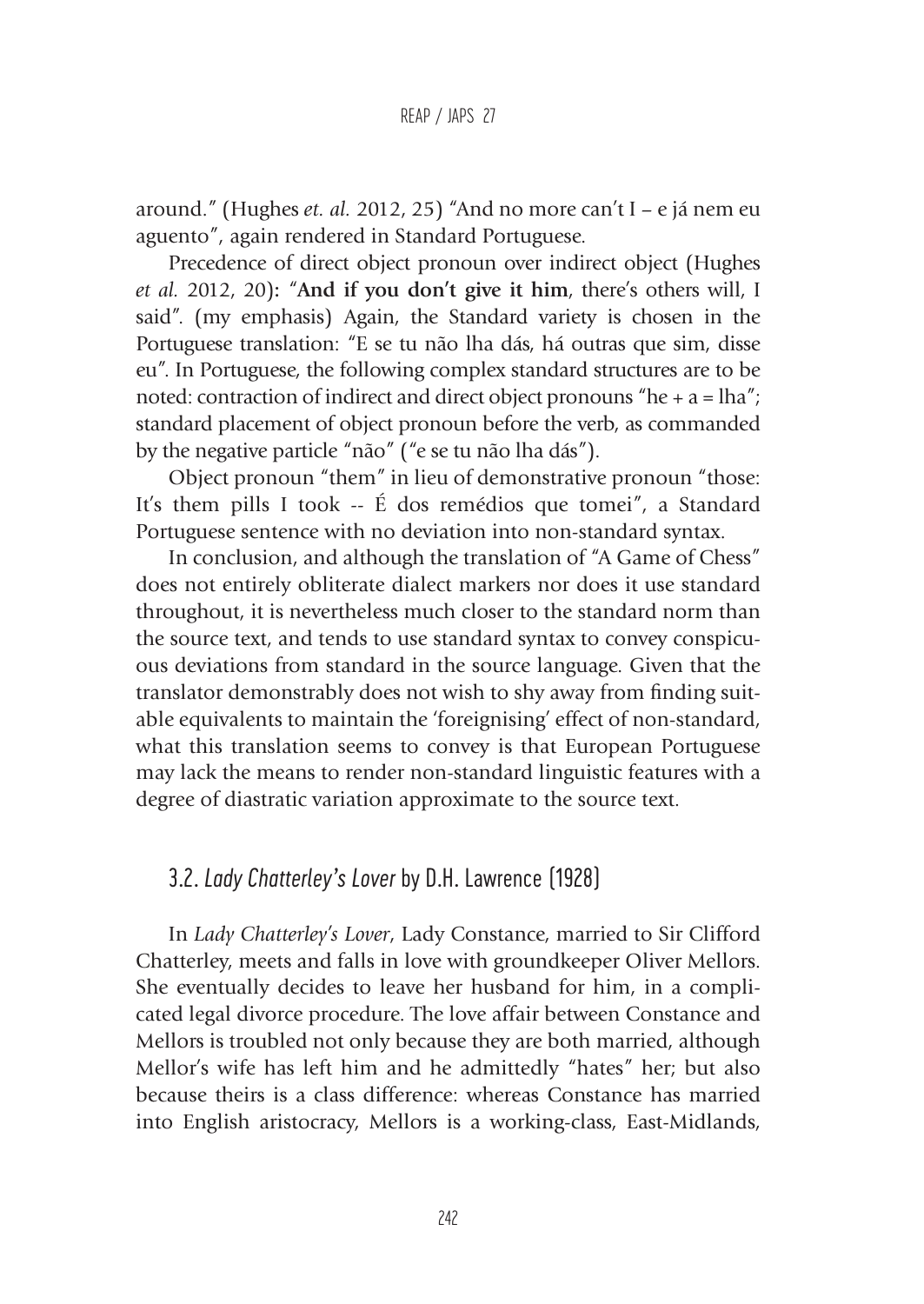Nottingham dialect speaker. The interesting thing about Mellors is his "bi-dialectalism" (Leith 1980, 254) responsible for his occasional code-switching. Having learned "fine" English, he chooses to speak his local dialect so as to fight his loneliness and somehow connect to the world around him. For Mellors, dialect is identity, a "badge of his masculinity" (Leith 1980, 254) that allows him to resist submission to the established social order, as Christie also notes:

> (…) the depiction of Mellors' speech using eye-dialect tends to occur only in cross-gender dialogue, and particularly when he is resisting the power imbalance inherent in his relationship with Connie. To this extent, Lawrence could be seen as drawing on the ideology that regional speech bestows a covert prestige related to masculinity (…). (Christie 2007,124)

There are many instances of the use of dialect in the novel. In most of them, the translator uses standard throughout, with an indication at narrative level that Mellors speaks dialect, similar to a footnote. For example:

> '**Tha** mun come one naight ter th' cottage, afore tha goos; sholl ter?' he asked, lifting his eyebrows as he looked at her, his hands dangling between his knees.

> – Tens de vir uma noite à cabana antes de te ires embora, está bem? – perguntou, com as sobrancelhas levantadas e as mãos caídas entre os joelhos. **Falava em dialeto.** (*Lady Chatterley's Lover*, Chapter 12) (my emphasis)

The deviation of forms of address in Mellor's dialect as opposed to address in Standard English is equally relevant ("'Tha mun come…"). In the East-Midlands dialect employed in the novel, linguistic address keeps the distinction between T (informal/familiar) and V (formal/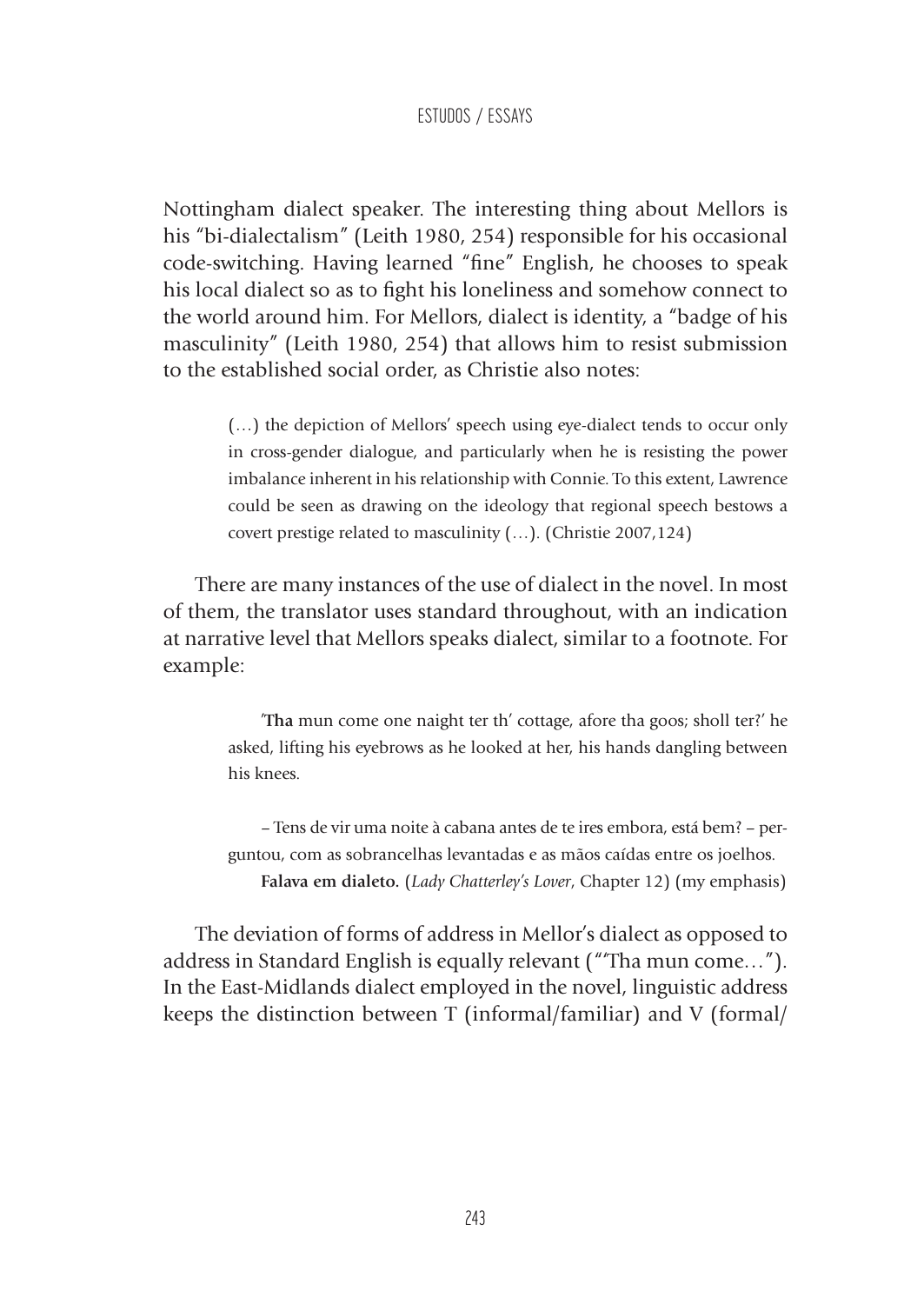distant) address pronouns (Brown & Gilman 1968)<sup>3</sup> which has been completely eliminated from Standard English. The pronouns "thee" and "thou" (contracted to "tha" in Northern varieties for both subject and object positions) (Hughes *et al.* 2012, 35) and "thine" are thus frequently employed by Mellors as his familiarity with Constance progresses – much to Constance's dislike. This allows for a convenient translation in Portuguese, a language which maintains a T/V opposition in terms of linguistic address. It would be important that the translation keep the T/V distinction as a dialectal feature which Constance finds heavily marked; the Portuguese rendition solves the problem by attaching such markedness to the familiar pronoun "tu":

He laughed a little, half bitter, half amused.

'It isna horrid,' he said, 'even if tha thinks it is. An' tha canna ma'e it horrid. Dunna fret thysen about lovin' me. Tha'lt niver force thysen to 't. There's sure to be a bad nut in a basketful. Tha mun ta'e th' rough wi' th' smooth. $'(...)$ 

She hated the dialect: the *thee* and the *tha* and the *thysen*.

Ele riu-se, semi-divertido, semi-azedo.

– Não é assim tão mau continuou – embora pareça. És tu que achas que é pior do que é. Não te importes se me amas ou não. Não podes forçar-te. Num cesto de nozes há sempre uma podre. É preciso tirar a podre das boas. (...)

**Odiava o dialeto e os "tus" dele**. (*Lady Chatterley's Lover*, Chapter 12) (my emphasis)

Again, the reference to dialect is conveyed at narrative level only and eliminated from direct speech. Despite the effort to transfer the social markedness of the pronouns of address "thee, tha, thysen" onto

<sup>3.</sup> Brown & Gilman put forward a binary T/V distinction concerning address pronouns, whereby T forms of address apply to "familiar" circles and V forms of address are used in formal circles requiring "polite" address. The usage of T/V forms is prescribed by two dimensions, the "power semantic" and the "solidarity semantic". The power semantic, which was pervasive until the 19th century, is nonreciprocal and asymmetric and determines that the superior says T but receives V from the inferior; the solidarity semantic establishes the reciprocal usage of T/V forms, whereby solidarity or lack thereof (social distance) determines linguistic address and overrides power; superiors and inferiors exchange V forms equally; solidary equals exchange mutual T forms.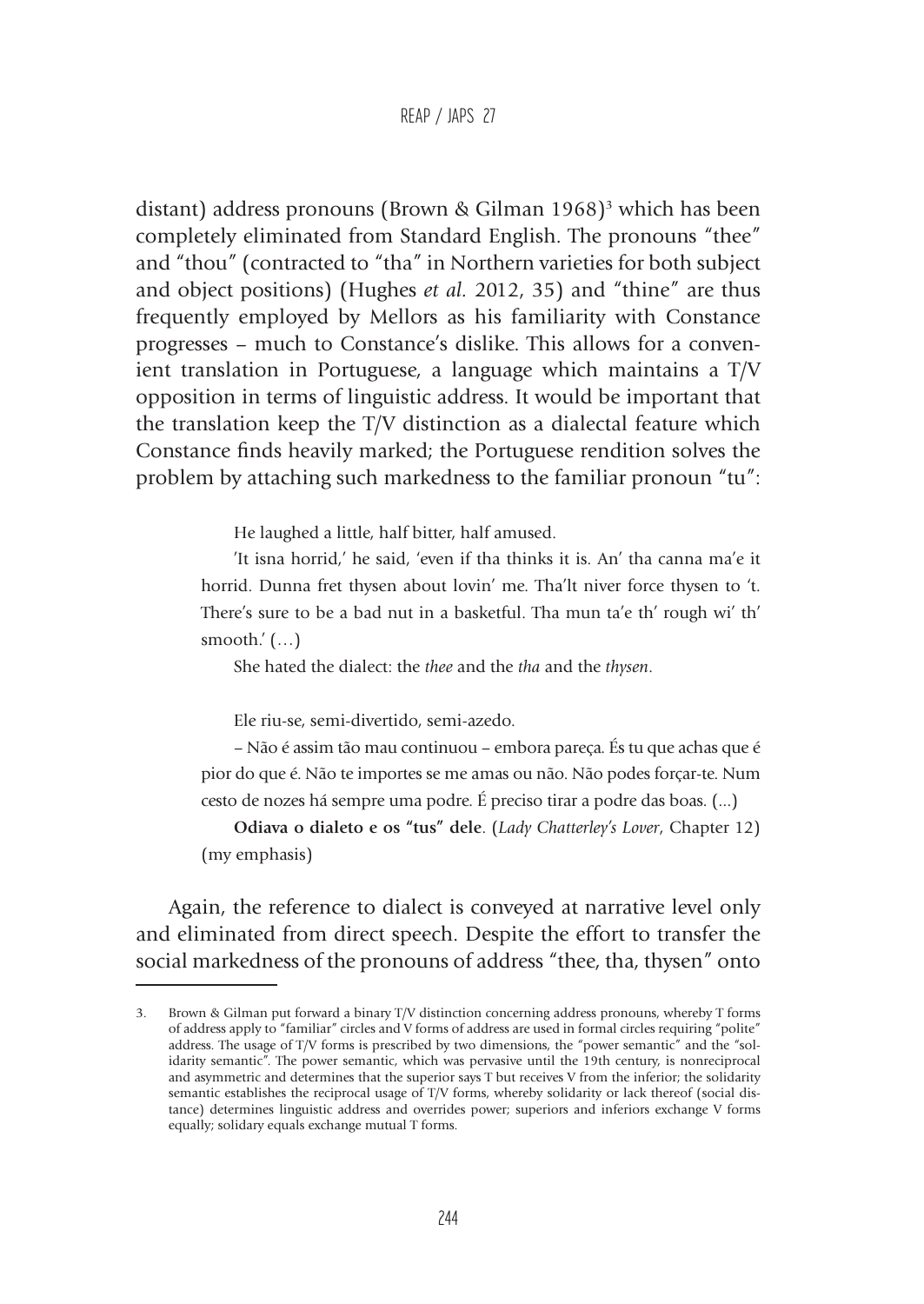the pronoun "tu", Constance addresses Mellors by resorting to  $3<sup>rd</sup>$  person verb forms and the pronoun "você", and switches to "tu" in more intimate moments*.* Some examples follow:

Mas quando ele ia a levantar-se, ela agarrou-o em pânico.

– Não, não, não **se vá** embora, não me **abandone**. Não **se zangue** comigo! **Abrace**-me, **abrace**-me com força! – murmurava ela, num frenesim, sem saber o que dizia, abraçada a ele com todas as suas forças. (*O Amante de Lady Chatterley*, Chapter 12) (my emphasis)

Further ahead, in the same chapter (my emphasis):

– Onde **estás**? Onde **estás**? **Fala** comigo. **Diz** qualquer coisa! (…) **Amas**-me? – murmurou ela.

Later on in the novel, when conventional social relations are resumed, Constance (and indeed Mellors) reverts to 3<sup>rd</sup> person singular address forms:

– Bebe cacau ou chá ou café? – perguntou ele.

– Não me apetece tomar nada – respondeu ela, olhando para a mesa. – Mas **coma você**. (*O Amante de Lady Chatterley*, Chapter 14) (my emphasis)

In view of this, the impact of rendering the social stigma of the non-standard T/V distinction in English is attenuated. Firstly, because the T/V pronominal distinction is part of Standard Portuguese; secondly, because Constance varies her address of Mellors according to intimacy, resorting to T forms for intimate moments and V for socially conventionalised moments. Thus, T/V pronouns in the Portuguese translation are used to nuance the complexities of Constance's feelings towards Mellors and do not convey non-standard discourse only.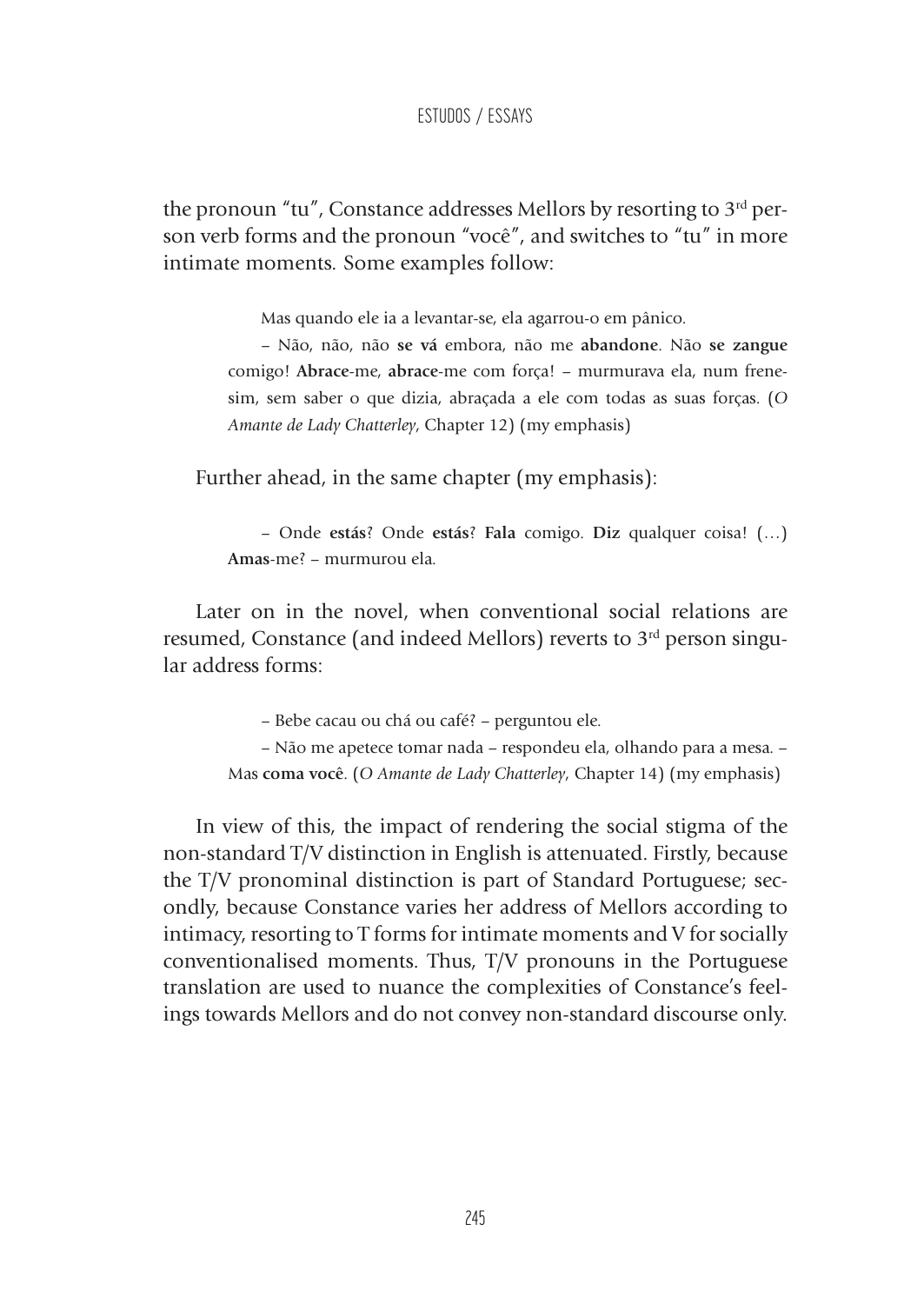As a result, the full impact of the non-standard T/V distinction in the source text<sup>4</sup> is softened in the translation.

In instances when the source text forces the translator to find an equivalent to non-standard discourse at dialogue level, the option is again one of moderating dialectal marks, resorting to simply eliminate parts of the dialogue and to indicate dialect at narrative level (signalled in bold below). The crossed-out text in the following excerpt indicates parts which were altogether eliminated in the translation:

> 'Sholl ter?' she echoed, teasing. He smiled. 'Ay, sholl ter?' he repeated. 'Ay!' she said, imitating the dialect sound. 'Yi!' he said. 'Yi!' she repeated. 'An' slaip wi' me,' he said. 'It needs that. When sholt come?' 'When sholl I?' she said. 'Nay,' he said, 'tha canna do't. When sholt come then?' ''Appen Sunday,' she said. ''Appen a' Sunday! Ay!' He laughed at her quickly. 'Nay, tha canna,' he protested. 'Why canna I?' she said. He laughed. Her attempts at the dialect were so ludicrous somehow. 'Coom then, tha mun goo!' he said. 'Mun I?' she said. 'Maun Ah!' he corrected. ´Why should I say maun when you said mun?' she protested. 'You're not playing fair'

'Arena Ah!' he said, leaning forward and softly stroking her face.

<sup>4.</sup> It should nevertheless be noted that resorting to pronouns of address to show some attempt at rendering non-standard discourse is an important strategy in which the translation of *Lady Chatterley's Lover* is not alone, as we shall see when examining the Portuguese version of *1984*.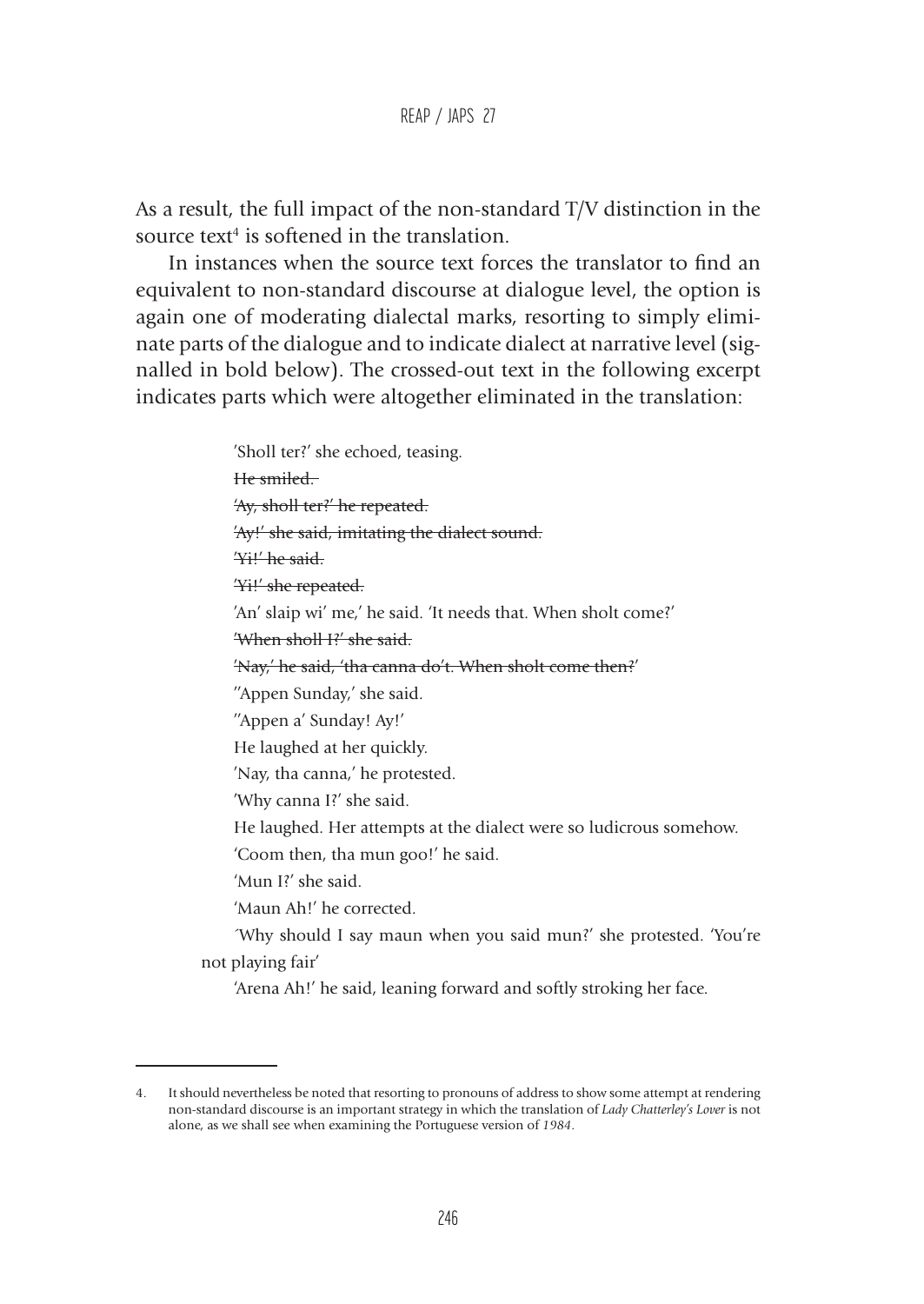– Está bem – respondeu Connie, **imitando o dialeto nas respostas seguintes.** 

– E dormirás comigo? É necessário. Quando vens?

– Talvez no domingo.

– Está bem, no domingo.

Ele troçava.

– Não consegues imitar-me.

– Porquê?

Ele ria. Ela era cómica a imitar o dialeto.

– Bem, temos de nos ir embora.

– Eu tenho? – disse ela.

– Ê tenho! – corrigiu ele.

– Porque devo dizer ê em vez de eu? – protestou ela. – Não estás a ser justo.

– Então ê não estou a ser justo? – disse, inclinado sobre ela e fazendo- -lhe festas na

cara. (*Lady Chatterley's Lover*, Chapter 12) (my emphasis)

When absolutely forced to find an equivalent for "maun ah (must I)" or "'Arena Ah (aren't I)", the translator chooses the phonetic reduction of the pronoun "eu" – " $\hat{e}$ " so as to convey the linguistic intricacies of Mellor's dialect.

The explanation for the very clear choice of standard in the target language must be understood in the light of other features of this particular translation, particularly taboo words, which are also eliminated and replaced with standard discourse. In fact, the translation dates from 1975 and the 2016 edition is a reprint, which may explain its domestication; it may indeed constitute a "sign of the times" since we can only imagine that in 1975 "the normative pressures of linguistic practices" (Erkazanci-Durmus 2011, 30) in Portugal were greater and thus a conservative, normalised translation might have been preferable.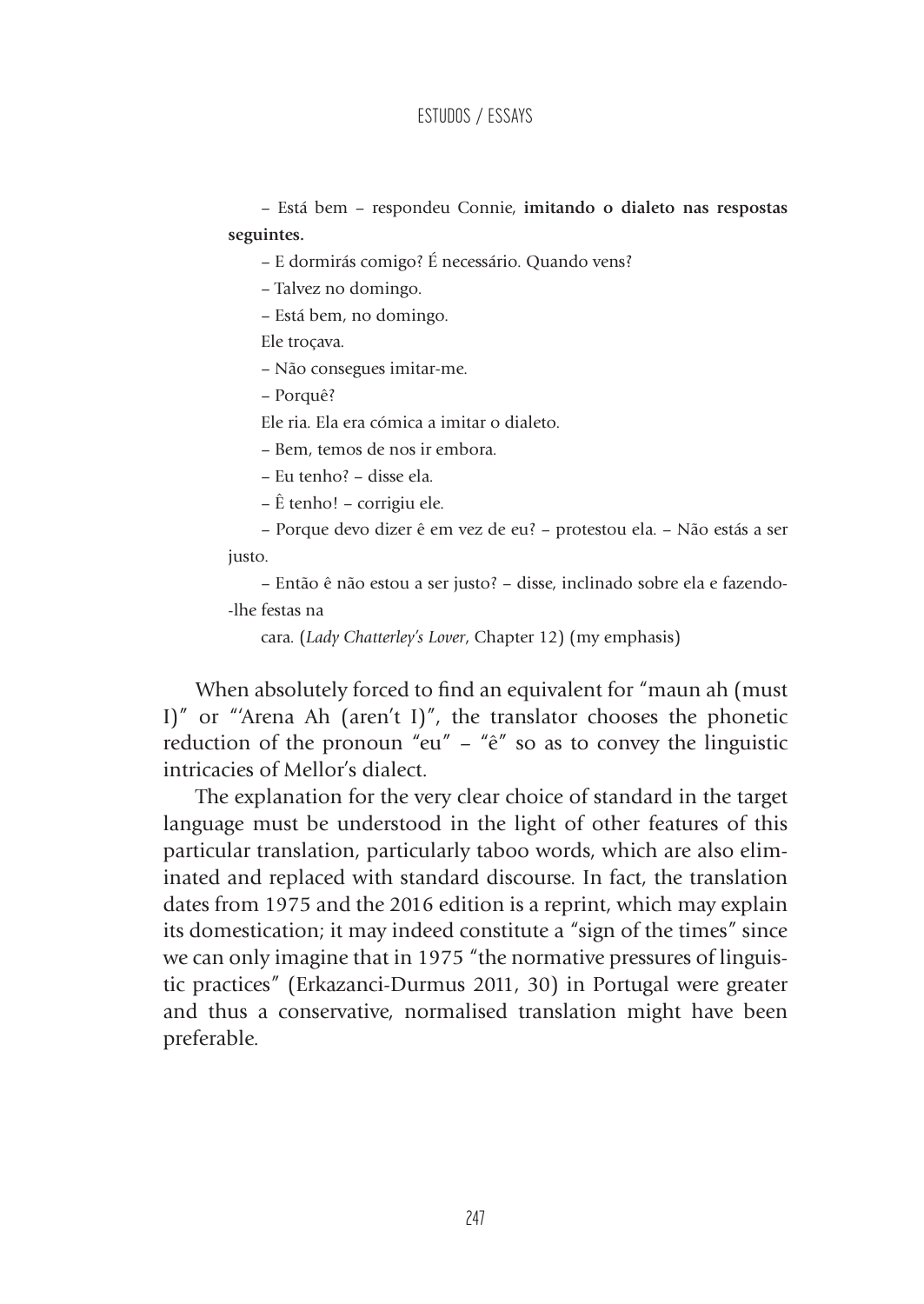### 3.3. *1984* by George Orwell (1949)

*1984* is about a dystopian future where the State (embodied in the elusive figure of Big Brother) surveys citizens' every move and keeps them tightly stratified into different social groups with a different set of social rights and duties, noticeable in every detail, from the uniform they wear, to where they live, to the language variety they speak. The protagonist Winston, decidedly "middle class", if such definition can be applied to the world of *1984,* is conspicuously different from "the proles", the working class or proletariat confined to specific neighbourhoods and constricted living standards. In the novel, the class difference between Winston and the proles is definitely conveyed through use of language, Winston speaking standard British English and the proles with whom he occasionally interacts speaking a variety of non-standard English close to cockney.

The Portuguese translation seems to have opted for the aforementioned "supraregional colloquial language" inasmuch as it conveys non-standard discourse by means of phonetic contractions largely connected to informal uses but not to a particular regional variety,<sup>5</sup> as illustrated in the following example:

<sup>5.</sup> The option of rendering non-standard sociolects by resorting to a regional variety is followed in the Portuguese translation of *Pygmalion*, as explained by the translator:

Não existe em Portugal nenhuma cidade de certa importância que possua uma linguagem tão característica como acontece com a parte de Londres onde se falava (mais do que se fala hoje) o *cockney.* (...) Por essa razão, achei por bem optar por pô-las [as personagens] a falar aproximadamente segundo o padrão dialectal das Beiras, embora por vezes se possam encontrar expressões de outras áreas e até mais tipicamente de Lisboa (como a forma verbal "hadem" por "hão-de", muito usada em Lisboa, embora não só). (Shaw s/d,14)

It is interesting to note that choosing a regional variety (which is eventually peppered by borrowing from other dialects, as the translator explains) is also a form to convey sociolectal variation insofar as it reinforces the standard dialect from coastal, central Portugal as the educated measure against which all other varieties are compared. Hatim & Mason disagree with the option followed by the Portuguese translation as it conveys a general tone of defiance while failing to render Eliza's general insecurity and social stigma caused by her idiolectical features:

Preserving the function of Eliza's idiolectal use may thus have to be informed by the 'human' or 'socio- -geographical' criterion, rather than a purely 'locational' one (…). The translation of Pygmalion must therefore seek to bring out Eliza's socio-linguistic 'stigma', a communicative slant which, incidentally, should not necessarily entail opting for a particular regional variety and could as effectively be relayed through simply modifying the standard itself. (Hatim & Mason 1997, 89)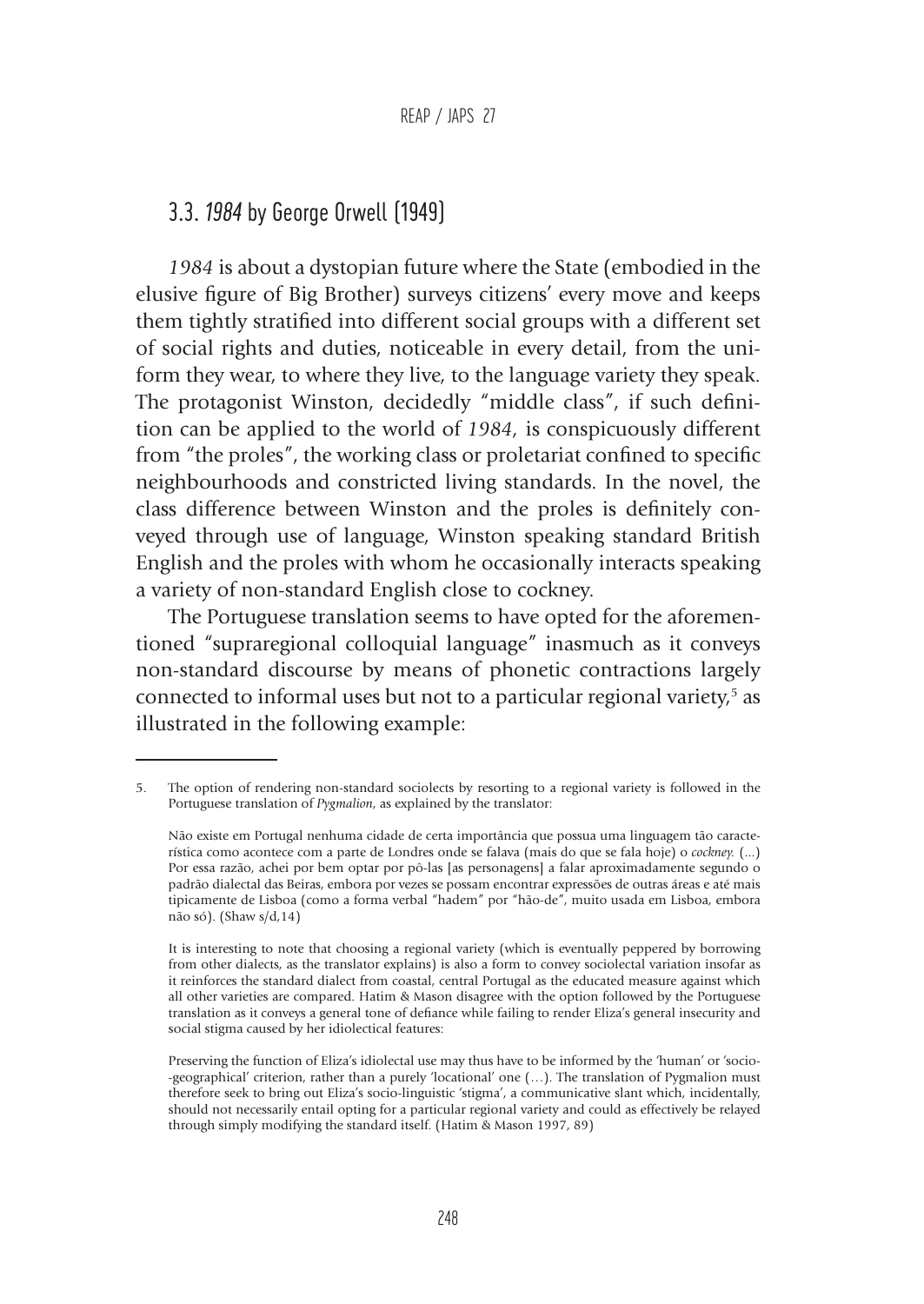'"Yes," I says to 'er, "that's all very well," I says. "But if you'd of been in my place you'd of done the same as what I done. It's easy to criticise," I says, "but you ain't got the same problems as what I got."

'Ah,' said the other, 'that's jest it. That's jest where it is.'

– "Pois é", disse-lh'eu, "isso é tudo muito bonito", foi mesmo o qu'eu lhe disse. "Mas se 'tivesses no meu lugar fazias o mesmo qu'eu fiz. É muito fácil criticar", diss'eu, "mas tu é que não tens os mesmos problemas qu'eu tenho".

– Ah – disse a outra --, é isso mesmo. É assim mesmo qu'as coisas são. (*1984,* Chapter 8)

The source text displays phonetic and syntactical variation close to cockney which in the target language is rendered mainly by phonetic contractions:

> h-dropping and first person subject agreement with third person verb form (in bold): *I says to 'er – disselh'eu*

> replacement of the auxiliary *to have* with preposition *of*: *but if you'd of been in my place you'd of done the same – Mas se 'tivesses no meu lugar fazias o mesmo qu'eu fiz*

> replacement of negative periphrasis with the contraction *ain't: you ain't got the same problems as what I got – tu é que não tens os mesmos problemas qu'eu tenho.*

By resorting to phonetic contractions across the board in order to convey heavily marked non-standard, phonetic and syntactical features, the target language does manage to convey a clear vernacular colouring. Similarly to the translation of *The Waste Land*, this "colouring" is closer to Standard Portuguese than the source text is to Standard English. Despite the clear attempts at translating dialect, the subliminal sway of standard language is present and noticeable in instances when the translator creates a truly heteroglossic discourse by mixing diastratic linguistic features with clear markers of Standard Portuguese: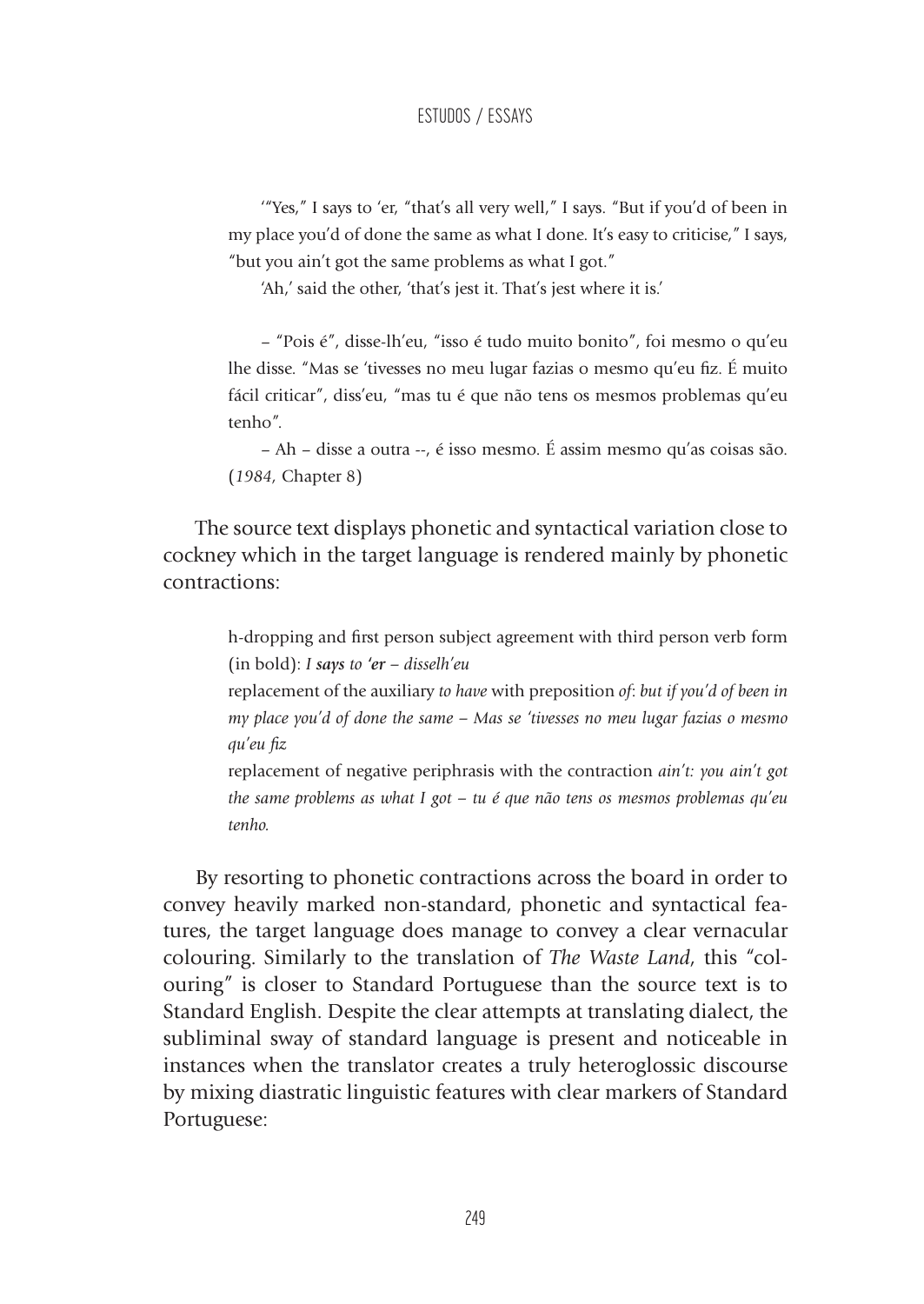It was Boat Race night – terribly rowdy they used to get on Boat Race night – and I bumps into a young bloke on Shaftesbury Avenue. Quite a gent, 'e was – dress shirt, top 'at, black overcoat.

Foi na noite da Regata (eles gostavam sempre de armar barulho nas noitas da Regata), eu dera um encontrão a um rapazote, na Shafesbury Avenue. Ia todo bem-posto, o tipo: camisa engomada, cartola, casaca preta. (*1984*, Chapter 8)

Considerable non-standard features such as first person subject agreement with third person verb form *(I bumps)*, elision of initial *h-*sound *('e was, top 'at),* colloquial vocabulary *(young bloke, quite a gent)*, and subject – object inversion *(quite rowdy they used to get)* are rendered by simply resorting to colloquial vocabulary *(armar barulho, rapazote, ia todo bem posto, o tipo).* Furthermore, the Portuguese rendition uses the "Pretérito Mais Que Perfeito" *dera (eu dera um encontrão a um rapazote)*, roughly equivalent to the Past Perfect in this context, which I venture to guess is relatively rare in either standard or non-standard spoken Portuguese, which usually prefers the periphrasis *tinha dado.* The employ of *dera,* whilts it may seem a mere detail, is in fact an important reminder of the "subliminal sway" of standard language encountered in the translations of dialect.

It is also relevant to examine how linguistic address in the source text has been rendered in European Portuguese. In fact, the translation of *1984* presents instances where the choice of forms of address is completely dependent on how the translator interprets the social, ideological meanings of the source text, namely the power play between Winston and the proles. In the following example, Winston is in a pub frequented by the proles and initiates a conversation with an older man. Winston wishes to know how life was before "the Party" and therefore repeatedly addresses the old man to urge him to answer his questions in a straightforward manner: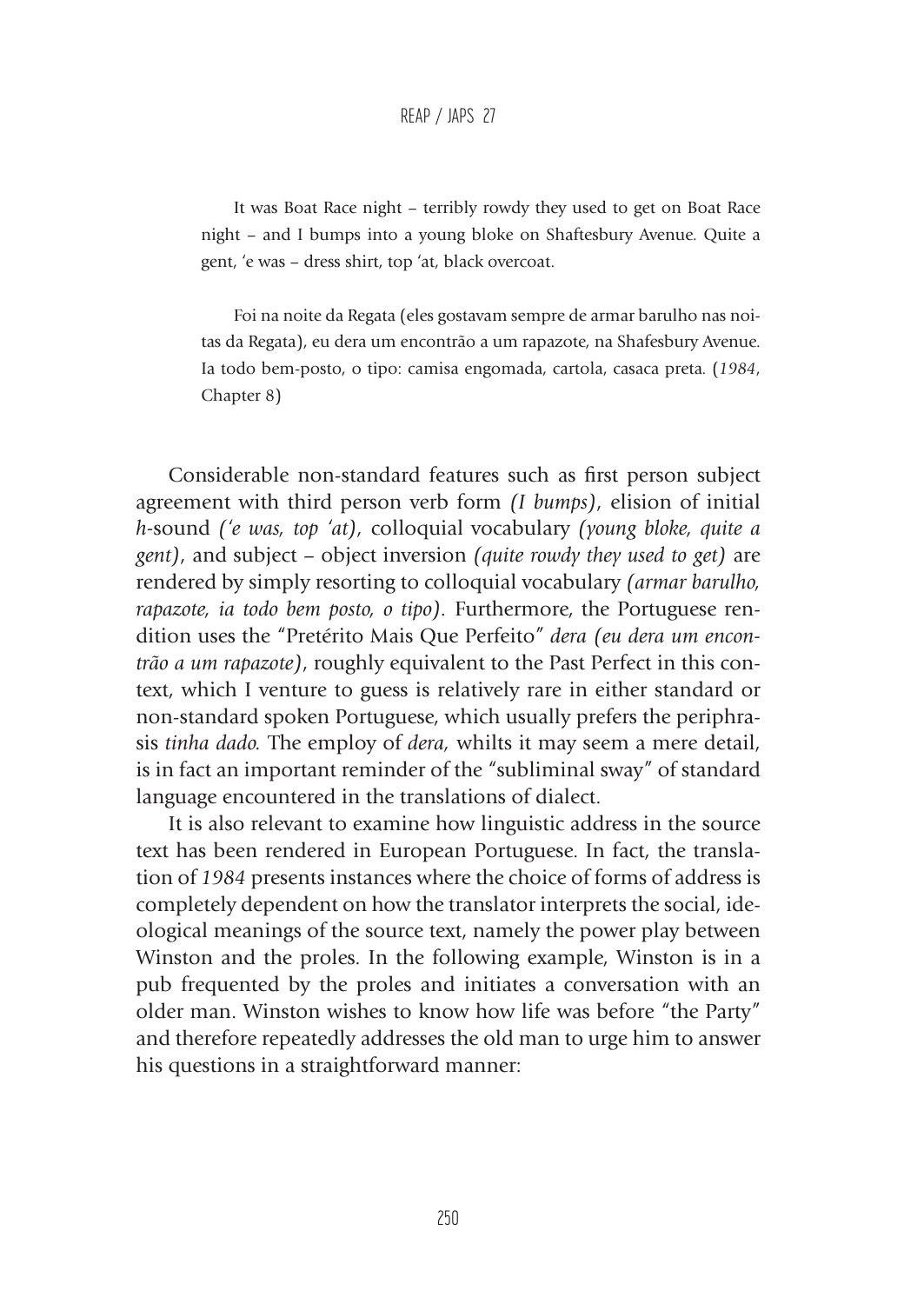'You must have seen great changes since you were a young man' said Winston tentatively. (…)

'The beer was better,' he said finally. 'And cheaper! When I was a young man, mild beer – wallop, we used to call it – was fourpence a pint. That wa before the war, of course.' (...)

'You are very much older than I am,' said Winston. 'You must have been a grown man before I was born. You can remember what it was like in the old days, before the Revolution. People of my age don't really know anything about those times.

– **Você** já deve ter assistido a grandes mudanças, desde novo – disse Winston, sondando o terreno. (...)

– A cerveja era melhor – acabou por dizer. – E mai'barata! Quand'eu era novo, um quartilho da cerveja mais leve (e bem boa ela era!) custava quatro dinheiros. Isto, antes da guerra, é claro. (…)

– **Você** é muito mais velho do que eu – disse Winston – Ainda eu não era nascido, já você devia ser um homem feito. Lembra-se com certeza dos tempos, antes da Revolução. As pessoas da minha idade, no fundo, não sabem nada dessa época. (*1984*, Chapter 8) (my emphasis)

The use of the pronoun of address *você* is of unclear meaning given the myriad of functions this pronoun can perform in European Portuguese and, more importantly, given the fact that the use of *você*  seems to be determined by both regional and social factors. The diatopic and diastratic variation of *você* is imprecise insofar as it is used by both elite and non-elite groups throughout the country, albeit with different meanings. Cintra (1986), in what remains a fundamental study of forms of address in Portugal, defines *você* as a solidarity pronoun. ("de igual para igual" – Cintra 1986, 14) A similar view is shared by Cuesta & Luz, who define *você* as appropriate address between equals and explain that the reason why *você* seems to be gaining ground amongst Portuguese forms of address is precisely because it allows for a convenient, solidarity-governed address: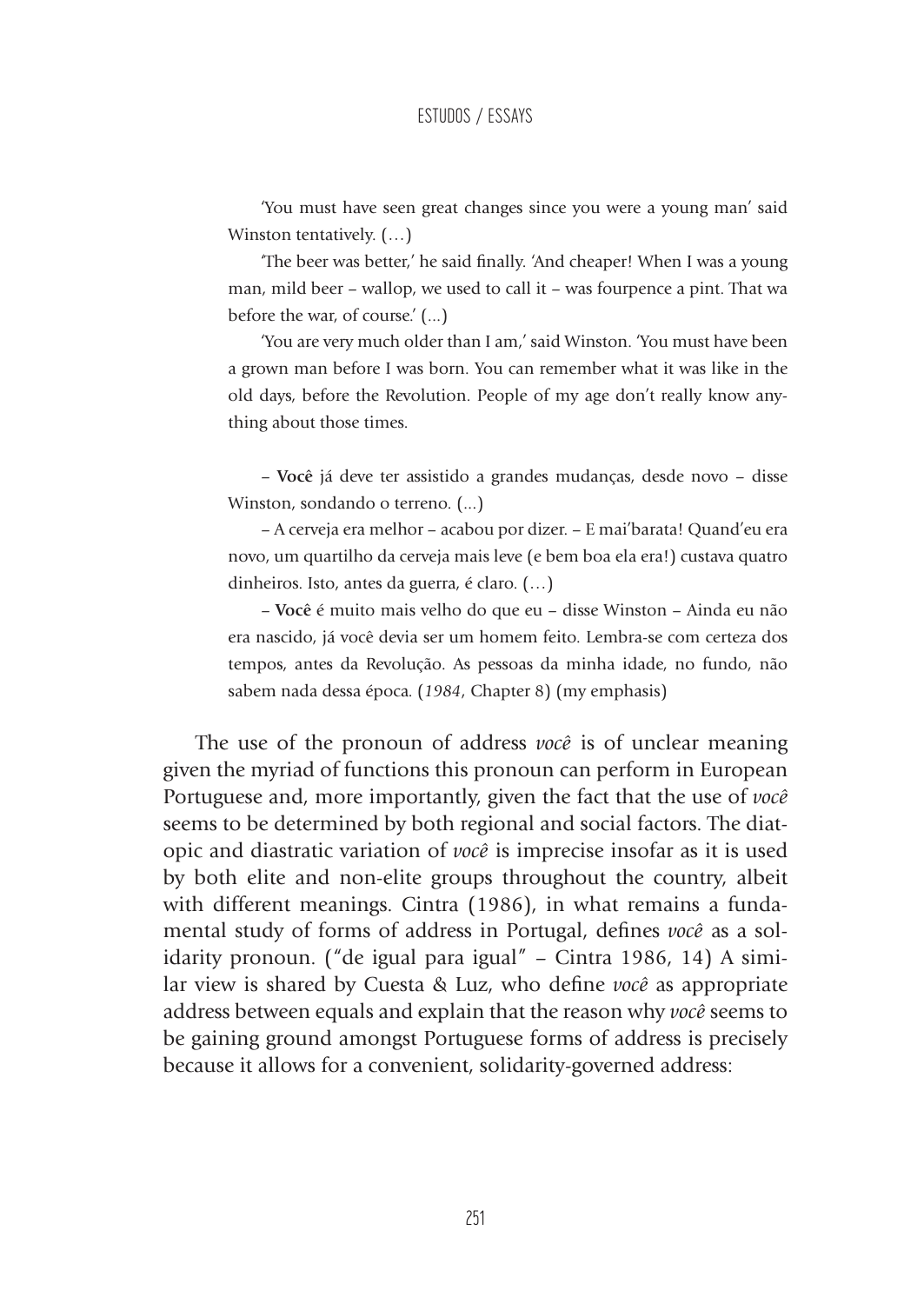Equivalente a este tratamento – e em geral traduzível em espanhol por 'tú' – é o de *você* (contracção de *Vossa Mercê*), que pela sua maior simplicidade vai dia a dia ganhando terreno. (Cuesta & Luz 1971, 483)

However, the authors are quick to point out the social markedness of *você:* 

> Todavia, nalguns sítios mais arcaizantes do país *você* é considerado pelo povo como de certo modo depreciativo, utilizando-se a forma antiga *vossemecê* com as pessoas a que se deve um pouco de respeito. (Cuest & Luz 1971, 483)

It is interesting to note that the translation of *1984* exhibits a usage of *vossemecê* which follows the social lines to which Cuesta & Luz allude. To note the address forms in the following scene from Chapter 8, when the barman addresses the old man to whom Winston is chatting and feels he owes him some sort of "respectful" (albeit slightly paternising) address:

> 'I likes a pint,' persisted the old man. 'You could'a drawed me off a pint easy enough. We didn't ave these bleeding litres when I was a young man.'

> 'When **you** were a young man we were all living in the treetops' said the barman, with a glance at the other customers. (…)

> – Eu cá gosto é de quartilhos – insistiu o velho. – Não custava nada tirares um quartilho. Não havia nada destas porcarias destes litros quando eu era novo.

> – Quando **vocemecê** era novo ainda a gente vivia em cima das árvores – disse o barman, lançando uma olhadela aos outros fregueses. (...) (*1984*, Chapter 8) (my emphasis)

This is a socially marked use of *vossemecê* insofar as the latter works as a discursive marker to show respect in non-elite discourse. Although *vossemecê* is still in use in very specific parts of the country to signal respect (in certain regions of Northern Portugal, *vossemecê* is an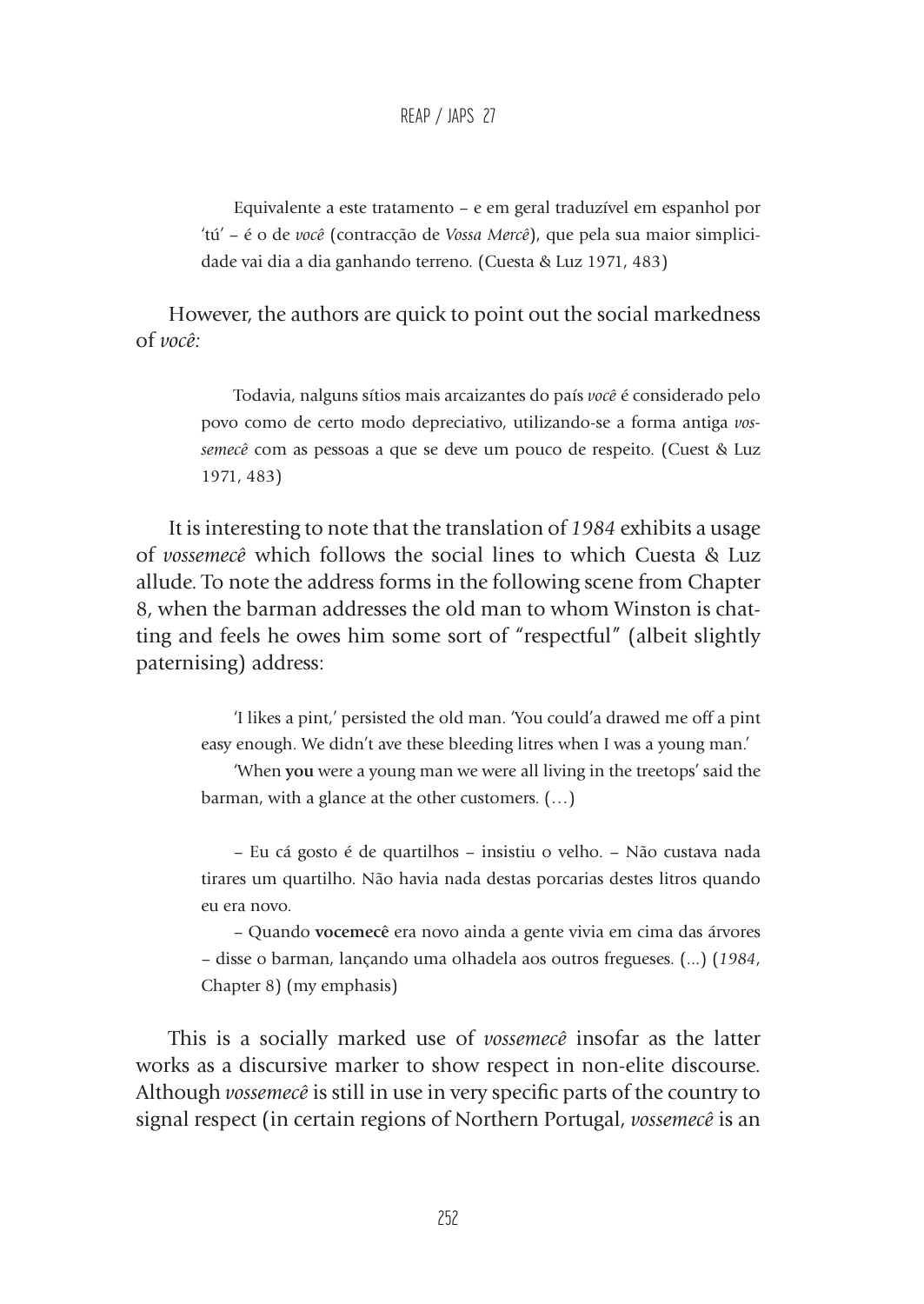acceptable V form from grandchildren to grandparents, for example), it is the form *você* which has been largely disseminated. In line with previous works about the use of this form of address, Teyssier (1989) reinforces *você* as solidarity address and even as familiar address:

> Mas o tratamento de familiaridade mais geral é você, no plural, vocês. Está reservado aos amigos, aos colegas, aos íntimos, p. ex., Você não deve zangar-se por eu lhe dizer isto. (Teyssier 1989, 129)

What can be gleaned from the literature available is that *você* is adequate solidarity address for interactions between equals. However, perhaps because the definition of "equality" might be difficult in itself, *você* is undoubtedly ridden with a certain social sigma when used simply as address between mutually unfamiliar participants. The solidarity semantic, which no doubt happens in familiar circles and allows for the use of T forms such as *tu* and to a certain extent *você*, is on shakier grounds between socially distant participants. This is because, as Cintra (1986) explains, *você* not only lends itself to reciprocal address between equals, but also to non-reciprocal address from superior to inferior; and because, as Cintra (1986) further ellucidates, European Portuguese has never found an adequate pronominal replacement for the loss of the pronoun of address *vós.*

The social meanings encoded in *você* seem to be simply too complex to allow for a smooth, uncontroversial use of this form of address. Oliveira therefore states that "many speakers consider **você** offensive and so avoid it altogether" (1994, 26) and recommends that "foreigners should not initiate **você** but may reciprocate." (48) (emphasis in the original) Duarte is even clearer concerning the inherent problems in the diastratic variation of *você*: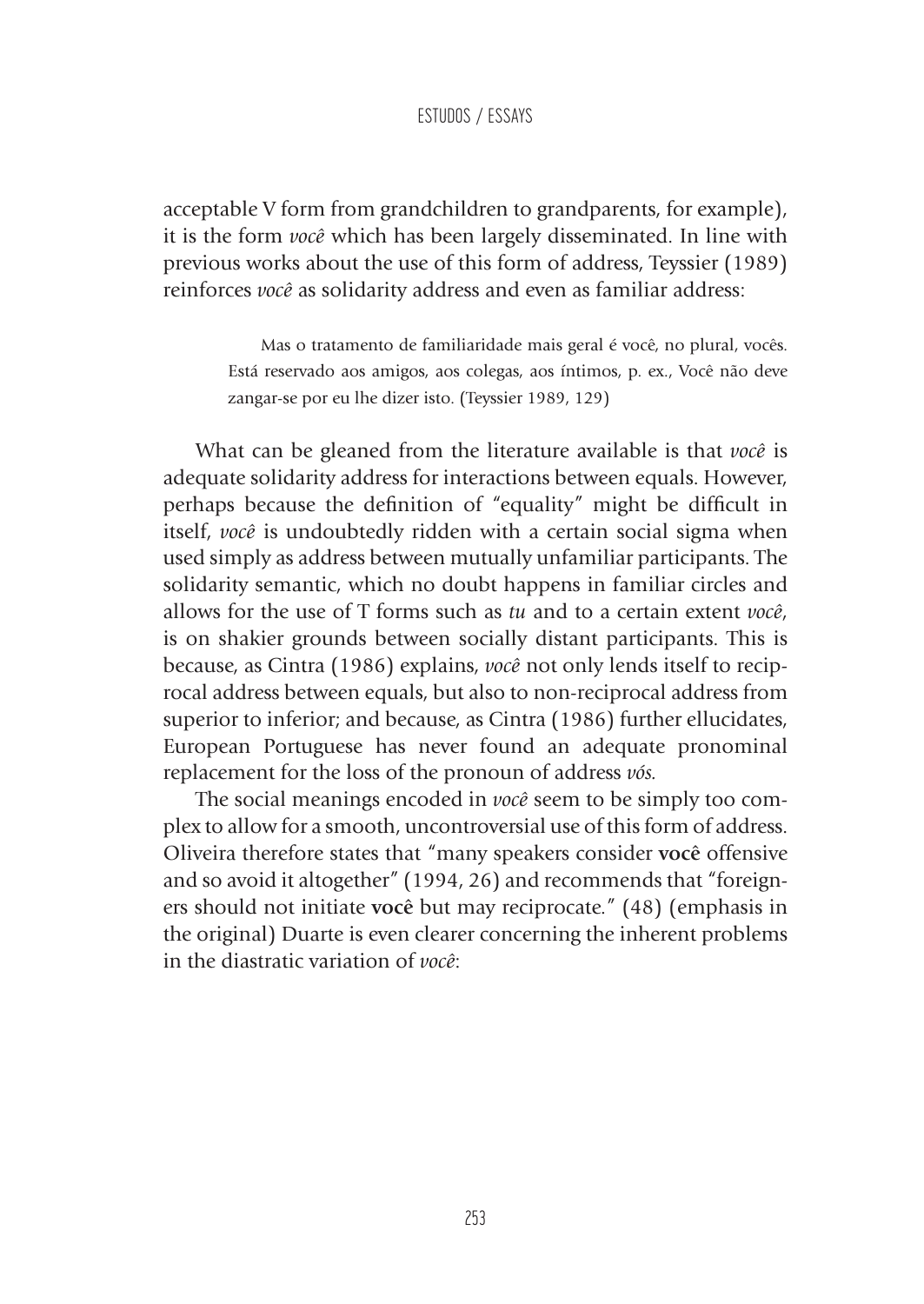Com efeito, o pronome «você» (...) coloca muitos problemas na variedade europeia do português, porque, no singular, só é aceitável em certas regiões e em certas variedades diastráticas, sendo o seu uso na variedade padrão muito específico de certas relações absolutamente simétricas e amistosas e inaceitável na maior parte dos casos, sobretudo sempre que exista dissimetria social ou de idade entre os interlocutores. Nas variedades mais próximas da norma, o «você» é quase inadmissível, geralmente sentido como grosseiro ou, pelo menos, pouco cortês. (Duarte 2011, 87)

Finally, Gouveia encapsulates the problematic definition of *você* as a social marker of imprecise borders when he points out the following:

> ... a quase generalização do uso de você em vez de o Senhor, a Senhora (...) ou ainda o facto de (...) não se chegar facilmente a um consenso relativamente à definição e descrição dos contextos de uso de você e das variáveis sociais a eles associados. (Gouveia 2008, 94)

To go back to the translation of *1984* and the usage of *você* – given the imprecise use of this form and the wide social variation which governs it, it is not entirely clear why the translator has chosen this form of address. It can simply be because it is part of the translator's own idiolect and seems adequate to render address among socially distant interlocutors, although the clear social superiority granted to Winston is undeniable. Therefore, and considering there are no other instances in the novel where *você* is used, it is very possible that the translator was rendering the power imbalance between the old man and Winston by resorting to a non-reciprocal *você.* The latter is therefore an added pragmatic layer to the translation to convey something that in English is rendered by the contrast between non-standard English (as employed by the old man) and standard English (as employed by Winston). It should be noted that in the Portuguese translation the old man uses third-person verb forms to address Winston and never resorts to *você;*  and that further ahead in the novel, in a conversation between Winston and shopkeeper Mr Charrington, Winston addresses him by third-person verb forms and Mr Charrington uses *o senhor:*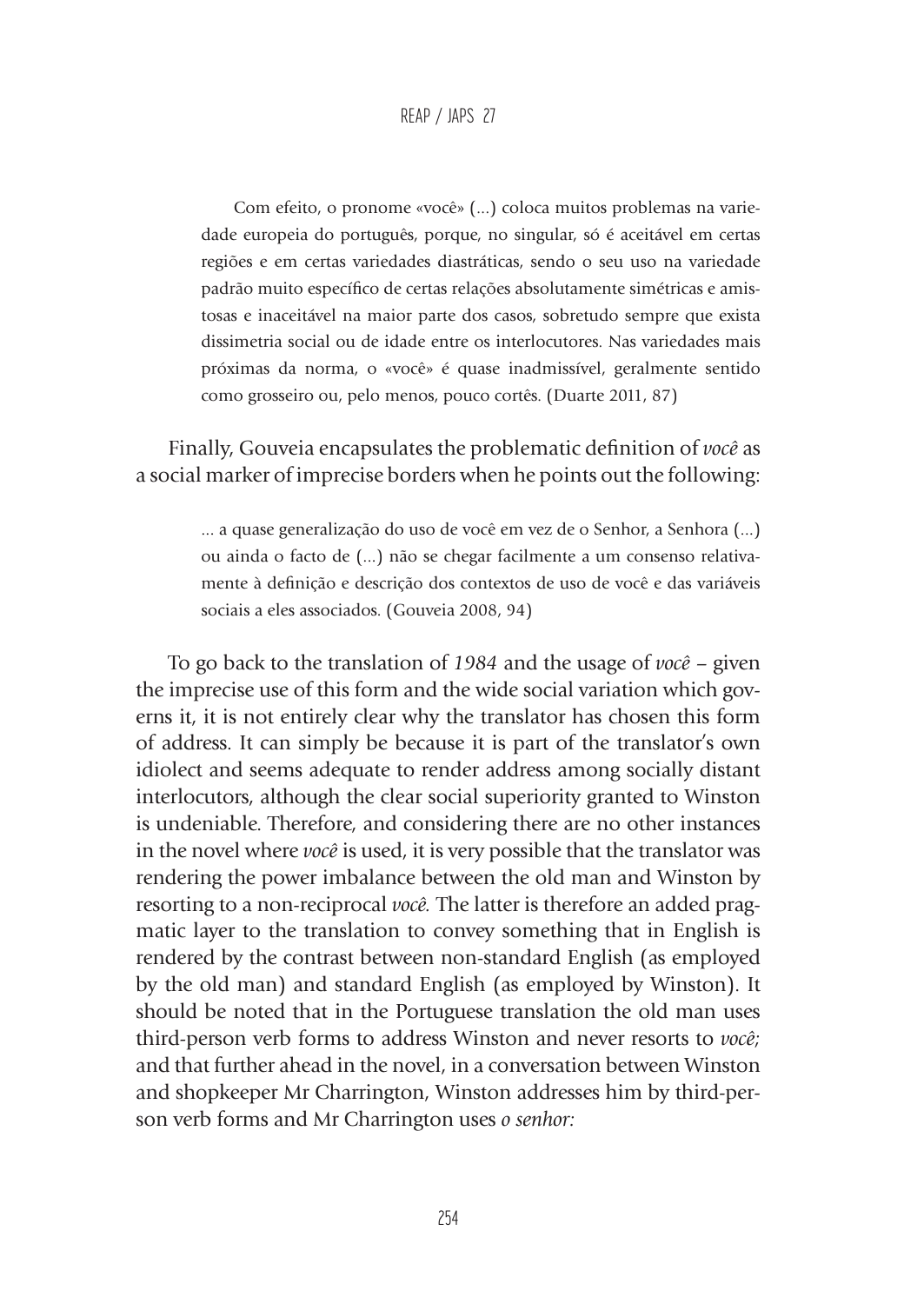The old man had grown noticeably more cheerful after receiving the four dollars. Winston realized that he would have accepted three or even two.

'There's another room upstairs that you might care to take a look at,' he said. 'There's not much in it. Just a few pieces. We'll do with a light if we're going upstairs.

O velho ficara visivelmente mais alegre desde que recebera os quatro dólares. Winston percebeu que ele se teria contentado com três, ou mesmo com dois.

– Há lá em cima outra sala que talvez **o senhor** também queira ver – disse. – Não tenho ali grande coisa. Só meia dúzia de peças. Bem, mas para irmos lá acima vamos precisar de luz. (*1984,* Chapter 8)

Similarly to *The Waste Land,* the *1984* translation attempts to resist domestication but is much closer to Standard Portuguese than the source text is to Standard English. Instead, it resorts to phonetic contractions, colloquialism and pragmatic manipulation of forms of address as some form of *"*stylistic compensation" (Ghassempur 2011) for its relative distance from non-standard linguistic features.

### **3.4.** *A Clockwork Orange* **by Anthony Burgess (1962)**

*A Clockwork Orange* exhibits a daring, provocative use of English mixed with Russian so as to convey the mind-set of the protagonist Alex, a violent fifteen year-old misfit who, together with friends of a similar age, is devoted to chaos and to brutal crime. Burgess describes the idiolect he creates for Alex as "a mixture of Russian and demotic English, seasoned with rhyming slang and gipsy argot." (Burgess 2007, 5) He also resorts to the Russian suffix *nadsat*, meaning *– teen*, to designate the new language created for Alex and his "droogs", his "friends in violence". The use of non-standard in *A Clockwork Orange* is therefore not a diatopic or diastratic language variety used by a particular community. It is instead a highly creative, inventive literary language where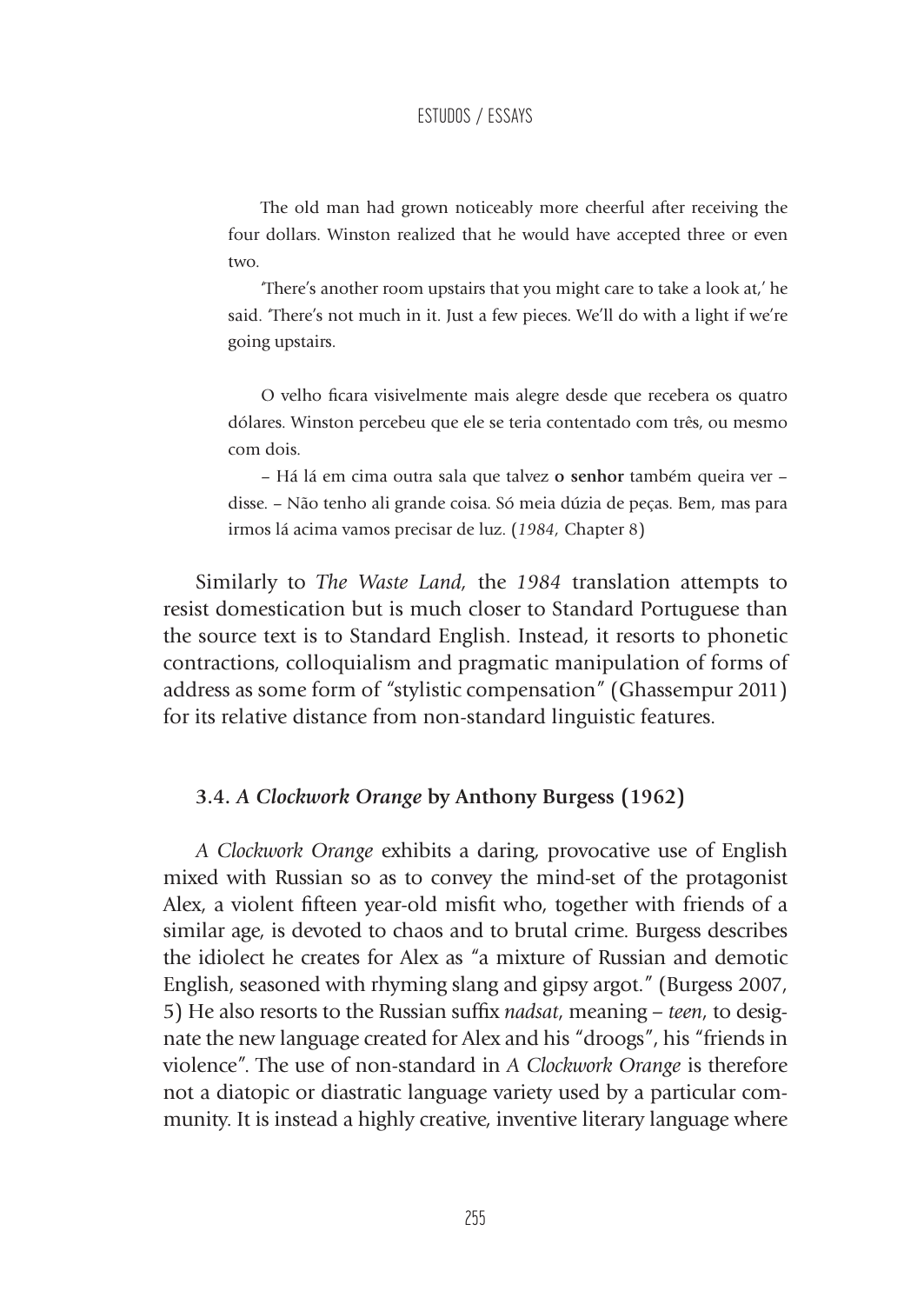### REAP / JAPS 27

vocabulary is twisted and pushed to its boundaries in order to endow Alex with an idiolect<sup>6</sup> capable of conveying his own twisted, boundary-pushing behaviour, that is, capable of conveying a "youthful free will having the choice of good and evil although generally choosing evil." (Burgess 2007, 4) Nadsat is therefore not a mere linguistic variety which deviates from Standard English – it is effectively used in opposition to Standard English so as to convey a marginal, brutal protagonist against any kind of social order. As Erkazanci-Durmus puts it, Nadsat is an actual "anti-language". (2011, 27)

The translation of idiolect in *A Clockwork Orange* posits numerous challenges, mainly because the creativity embedded in language is part of the novel's literary style and achievement. To simply gloss over or tone down non-standard features is simply not an option; moreover, resorting to a regional variety or a "supraregional" colloquial variety is an undesirable strategy, since Alex's idiolect is indeed something unique, spoken by him and his friends only. Finding adequacy for his discursive features in regional varieties in the target language proves to be a difficult task.

The Portuguese translation therefore chooses to maintain the full foreignising effect of Alex's discourse by attempting to recreate Nadsat in Portuguese. Nadsat is very much based on re-lexicalisation, that is, "the production of new vocabulary (…) or the adaptation of an existing word (…) to clearly show that a shift or reversal of values has occurred." (Erkazanci-Durmus 2011, 28) Therefore, the options in the target language are to recreate the non-standard effect by mixing Portuguese and Russian vocabulary; or to recreate the foreignising effect of Nasdat by means of morphological manipulation of lexicon in order to render the Russian-English vocabulary as Portuguese neologisms. It is the latter option that the Portuguese translation follows, reproducing the re-lexicalisation on which Nadsat is based by creating vocabulary in Portuguese which reflects the Russian-English effect of the source language. Illustrative examples are "Appy polly loggy"

<sup>6.</sup> As defined by Cristal, "one's personal dialect". (2008, 235) The fact that Alex is endowed with his unique discursive style, not marked by features which can be generalised as part of a wider dialect, is of paramount importance to the translation, as we shall see.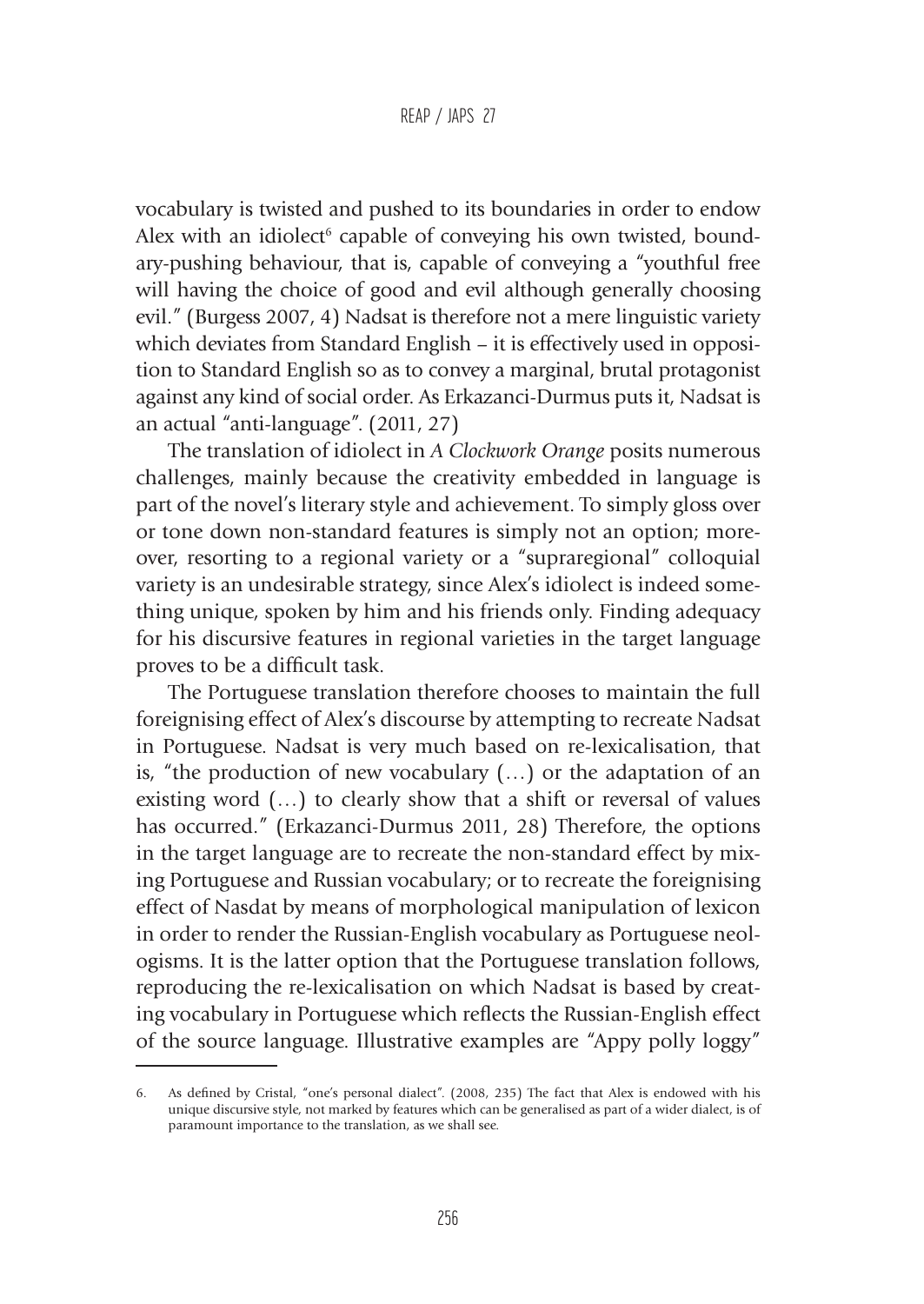*(apology),* rendered in the translation as "diz-que-culpa"; and the adjective "horrorshow" rendered as "horrorochoso", which equally evokes the image of ostentatious violence of the source language:

> We wore our hair not too long and we had flip horrorshow boots for kicking.

> Usávamos o cabelo não muito comprido e calçávamos umas botas todas horrorochosas para andar ao biqueiro. (*A Clockwork Orange*, Chapter 1)

The Russian effect is kept inasmuch as it is kept in the source language, which the translation attempts to respect by finding neologisms equivalent to their Russian-English counterparts. For example, "droogs" are "drugos"; "moloko" is "moloco"; "devotchka" is "devosca"; the famous verb "viddy" is "videar"; and so on.

The difference between the non-standard language in *A Clockwork Orange* and non-standard in the other works examined is that the latter are marks of sociolects which are indicative of the social standings, societal power and identity of particular communities. The same does not happen with Alex's idiolect, an inventive literary creation alive in the universe of the novel only and not spoken by real speakers of the real world.

It thus follows that the translation of this novel is probably more at ease to find suitable equivalents to non-standard insofar as it does not have to bear social realities into consideration.

### 4. Conclusion

To conclude, we would like to focus on the last translation examined, that of *A Clockwork Orange.* The latter shows how a sufficient phonetic and morphological deviation from standard language in Portuguese is possible in order to achieve the full foreignising, non-standard effect of the source text. However, when the raw material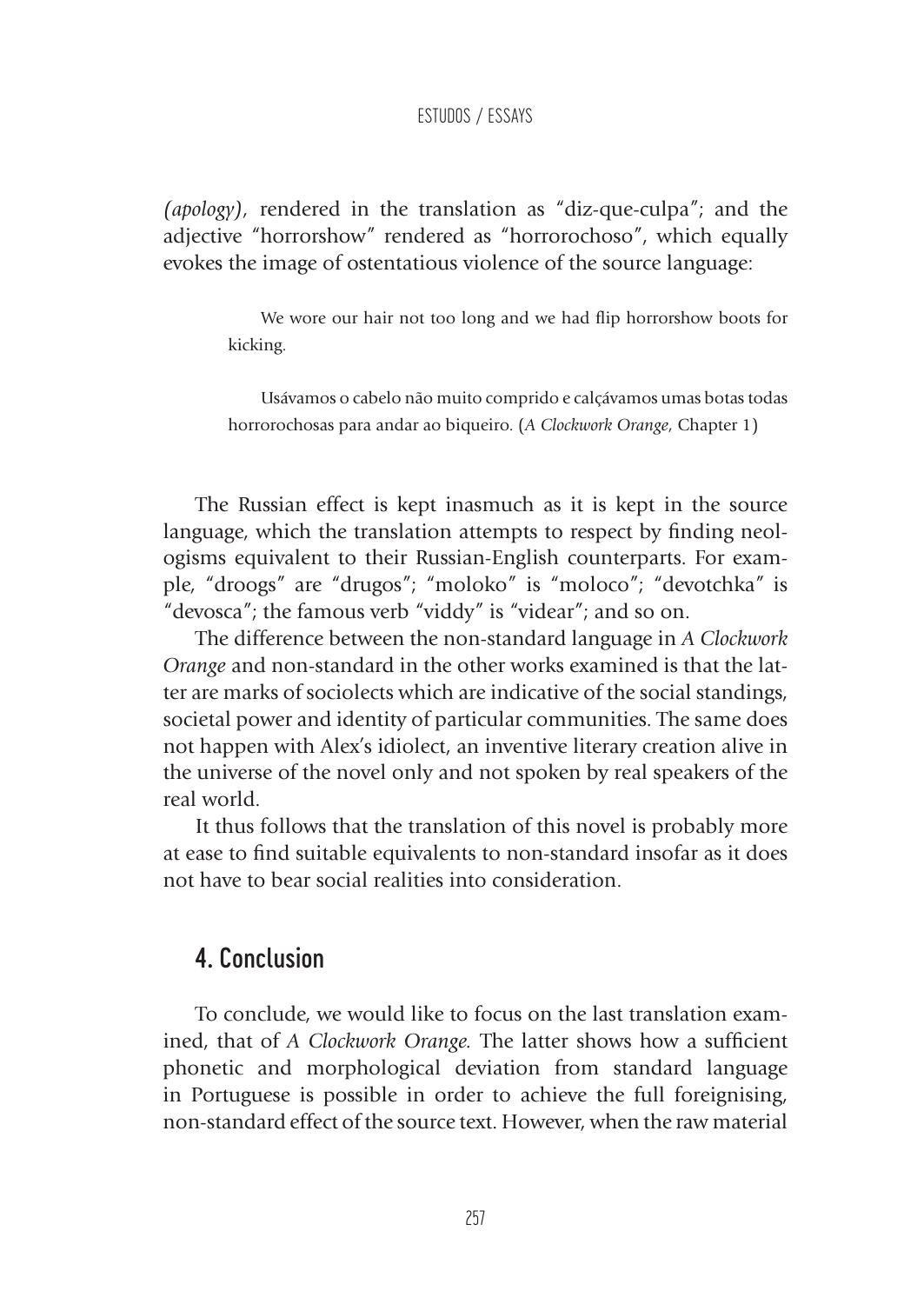is people's actual language from the real world, as is the case with the other works examined, translating modes of speaking and expression becomes a highly more sensitive, more ideological process insofar as the translator is forced (or not) to deviate from a standard, societal linguistic norm in order to convey a non-standard, non-normalised, "marginal" discourse which in itself is a mark of disparate lifestyles, values and behaviours. To evoke the figure of Caliban again, to whom Prospero taught how to speak, translating dialect is translating the language of the "Other" which has been burdened with the linguistic measure of standard language against which deviant discourse will never measure up.

Translation therefore becomes a sensitive, ideological process which reflects the translator's own views on how to value marginal discourse, the discourse of the "Other", by choosing a domesticated or a foreignising translation. This is a highly symbolic process in the sense that Bourdieu employs "symbolic capital" and attaches it to standard language – it implies respecting or deviating from the "prestige, charisma, charm" (Bourdieu 1991, 128) which form a kind of capital unconsciously recognised by society as legitimate and therefore superior. This is why it is revelatory that the translation of *Lady Chatterley's Lover* shies away from rendering dialect, although it does not eliminate it altogether – is it because it considered dialectal, non-standard features to be so minor that they should be glossed over so as not to contaminate the literary merit of the translated novel? Could it be that the social and/or political mores of the time prevented the translator to accurately depict the linguistic deviation from standard language? Or could it be because the translator was simply trying to avoid exposing the translated novel to ridicule, as can happen when rendering dialect into a target language?

The "cultural demarcation principles" (Doorslaer *et al.* 2015) which have guided the translation of non-standard British English into European Portuguese are set on avoiding to commit to any vernacular which could give away a particular community of speakers. In fact, most translations seem to have decided to convey the "communicative slant" of the source texts by following Hatim & Mason's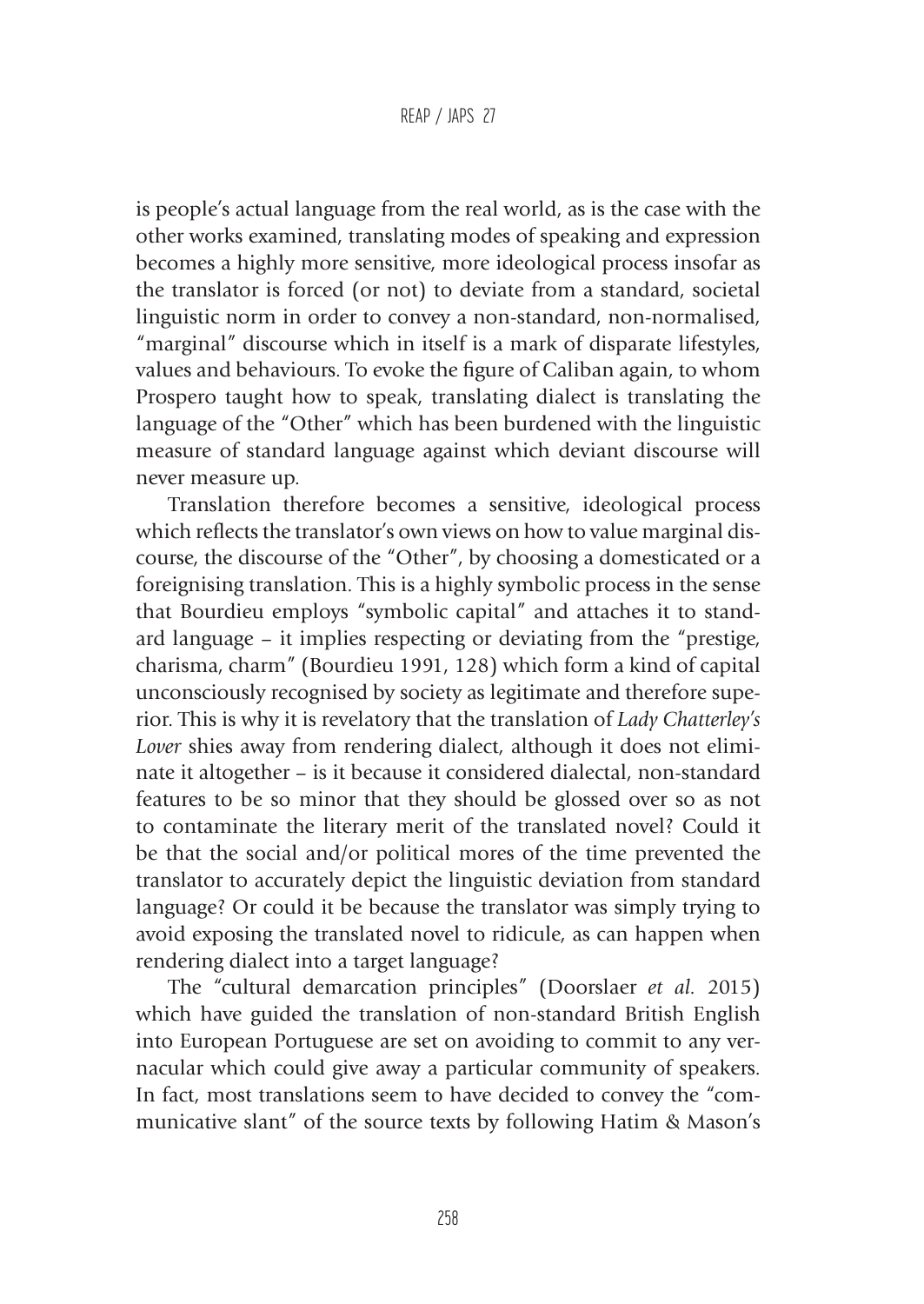aforementioned remark: "simply modifying the standard itself." (Hatim & Mason 1997, 89) In the source texts, non-standard language was marked by both regional and social markers (*Lady Chatterley's Lover* being a prime example) and deviation from standard meant systemic differences at syntactical, phonological and lexical levels. The target language chooses colloquial, non-elite markers rather than regional or geographical and tends to prefer the aforementioned "supranational colloquial style" instead of indexing specific linguistic markers to specific social groups – which would be a difficult task anyway, as demonstrated, for example, by the fuzzy social parameters that govern the use of *você*. By modifying and manipulating the linguistic resources of standard itself, the translations examined achieved a colloquial style (colloquial vocabulary, phonetic contractions, forms of address) which somehow preserved the non-elite discourse of the source text. This option also meant minimal deviation from standard and thus shows the ideological sensitivity of the translation process when dealing with non-standard language.

The choice of translating non-standard by fundamentally resorting to a colloquial style is entirely understandable as the complexity of heteroglossia in British English, due to different political, social and geographical realities, cannot be compared to that of European Portuguese. The full range of non-standard variation is therefore quite difficult to convey in the realm of translated works. That is why the translation strategies employed in the Portuguese rendition of *1984* are relevant – by cleverly resorting to pragmatic manipulation of forms of address to compensate for the heavily socially marked, non-standard features of the source text, the Portuguese rendition of *1984* shows it is possible to alter Standard by manipulating pragmatics. A translation close to the source text in every aspect of its linguistic level (ie, phonology, syntax and lexicon, the main areas where discourse deviated from Standard) is rendered unnecessary.

Most translations examined therefore kept a closer proximity to standard language than the source texts. This can mean two things: firstly, it can show a pervasive ideological thrust, which is that a target language with minimal deviation from standard is enough to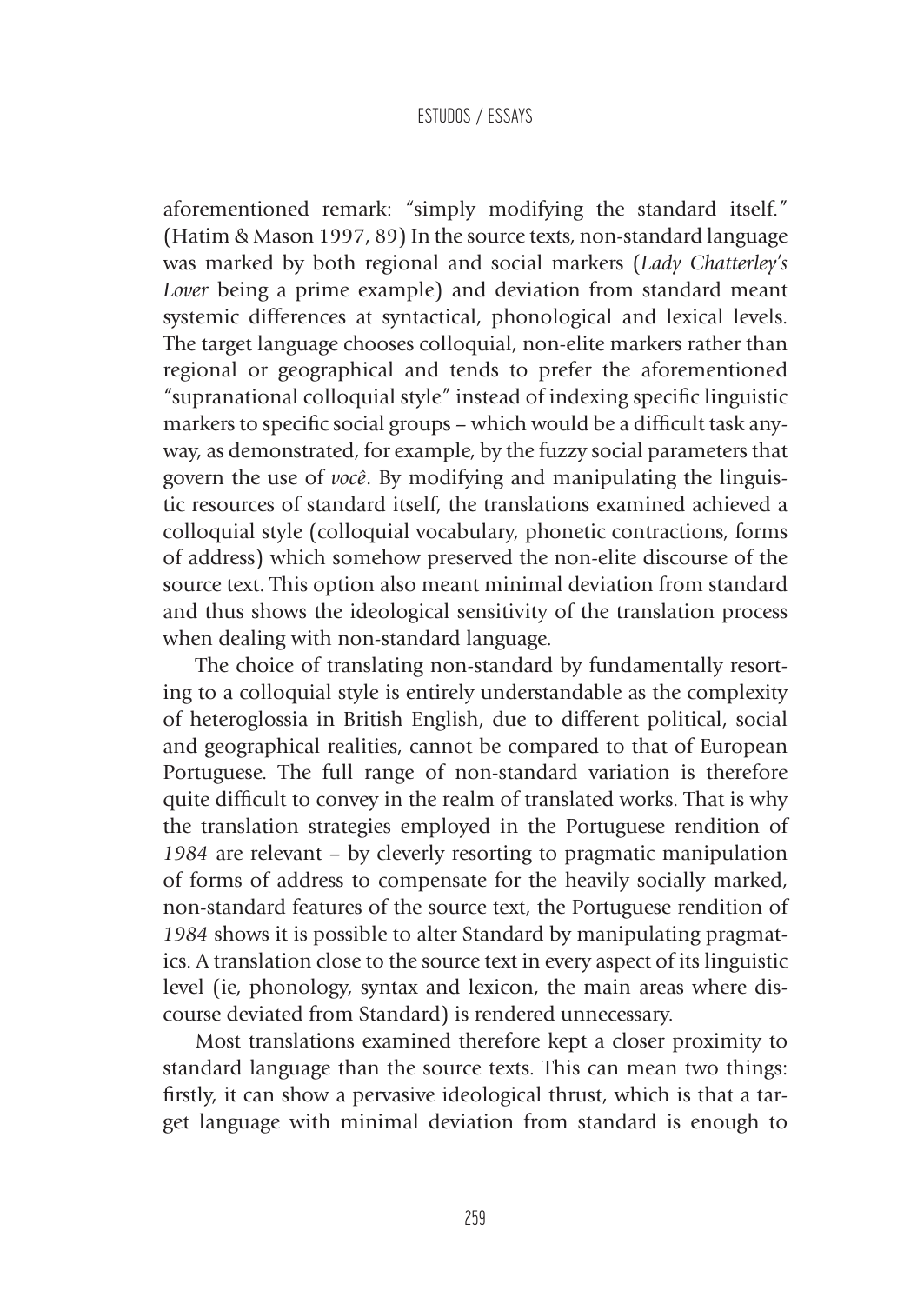convey the socio-pragmatic linguistic features of the source language and their respective encoded social meanings. However, it can also mean that European Portuguese is not capable of encompassing the wide heteroglossic variation present in other languages, namely British English, because the social and geographical differences of both countries necessarily entail different linguistic communities and discursive identities. Silva, for example, points out the effort to drive European Portuguese more homogenously towards Standard after the Carnation Revolution in 1974, which would have been responsible for the weaker dialectal continuum of European Portuguese as opposed to Brazilian Portuguese:

> O PB [português brasileiro] configura uma situação de diglossia – uma clara discrepância (ainda) existente entre a norma tradicional idealizada e prescritiva e a norma (ou normas) real(is) dos grandes centros urbanos – e apresenta um grande continuum dialetal (...) ao passo que o PE [português europeu] se caracteriza por uma crescente estandardização a partir da revolução democrática de 1974. (Silva 2011, 574)

It is of course not realistic to think that the effort towards Standard has turned European Portuguese into a homogeneous language, or that it supressed the dialectal variation found in the country. On the other hand, it bears repeating that British English is used by four different nations comprising the United Kingdom. One could say that British English is "internally" pluricentric due to its political organisation. Given the vastly different political backdrops, linguistic variety in British English and in the European Portuguese cannot but operate in different ways, but the case of European Portuguese might also be a case of not granting enough attention to non-standard varieties, and not necessarily diminished dialectal vigour.

This begs the questions of the limits of translation and language itself – how far can social meanings be encoded in a target language that seems to not be prepared to encode them because it operates and codifies social meanings in different modes (through forms of address, for example)? Or is it just that heteroglossia in European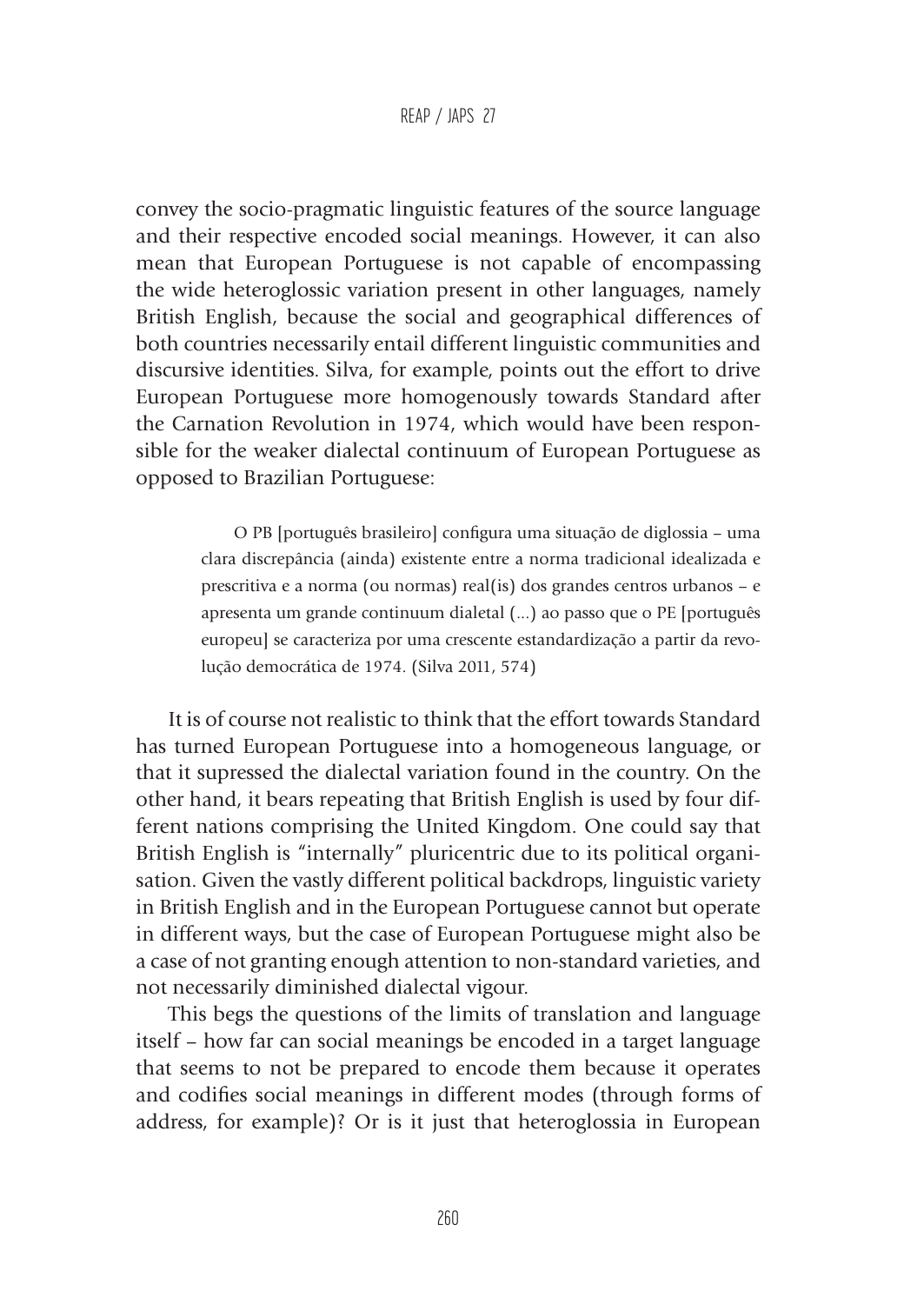Portuguese has not yet had the attention it deserves as it is a sensitive topic?

Examining the translation of non-standard British English in European Portuguese thus leaves more questions unanswered than those it can indeed answer but we should note that representing, mediating and ultimately translating marginal, non-normalised realities, including non-standard language, is a sensitive task which plays with core, ideological values and which is always going to be arduous.

Nothing seems more apt than to evoke *The Tempest* again, this time the words of Prospero, as incentive to the work ahead: "…be cheerful/ And think of each thing well".

# **Bibliography** I) Primary Sources

Burgess, Anthony. *A Clockwork Orange*. Introduction by John Walsh. Banned Book Series, 2007 (1962).

- --- *A Laranja Mecânica*. Trans. Vasco Gato. Lisboa: Alfaguara. Penguin Random House, 2016.
- Eliot, T. S. *The Waste Land and Other Poems.* London: Faber and Faber, 1940 (1922).
- --- *A Terra Devastada*. Trans. Gualter Cunha. Lisboa: Relógio d'Água, 1999.
- Lawrence, D. H.. *Lady Chatterley's Lover*. London: Penguin, 1960 (1928).
- --- *O Amante de Lady Chatterley*. Trans. António R. Salvador. Lisboa: Relógio d'Água, 2016. [the translation is a reprint of the 1975 edition by Delfos] Orwell, George. *1984.* London: Penguin, 1987 (1949).
- --- *1984.* Trans. Ana Luísa Faria. Lisboa: Antígona, 2007.

### II) Secondary Sources

Blackledge, Adrian & Angela Creese (eds.) *Heteroglossia as Practice and Pedagogy.*  Dordrecht: Springer, 2014.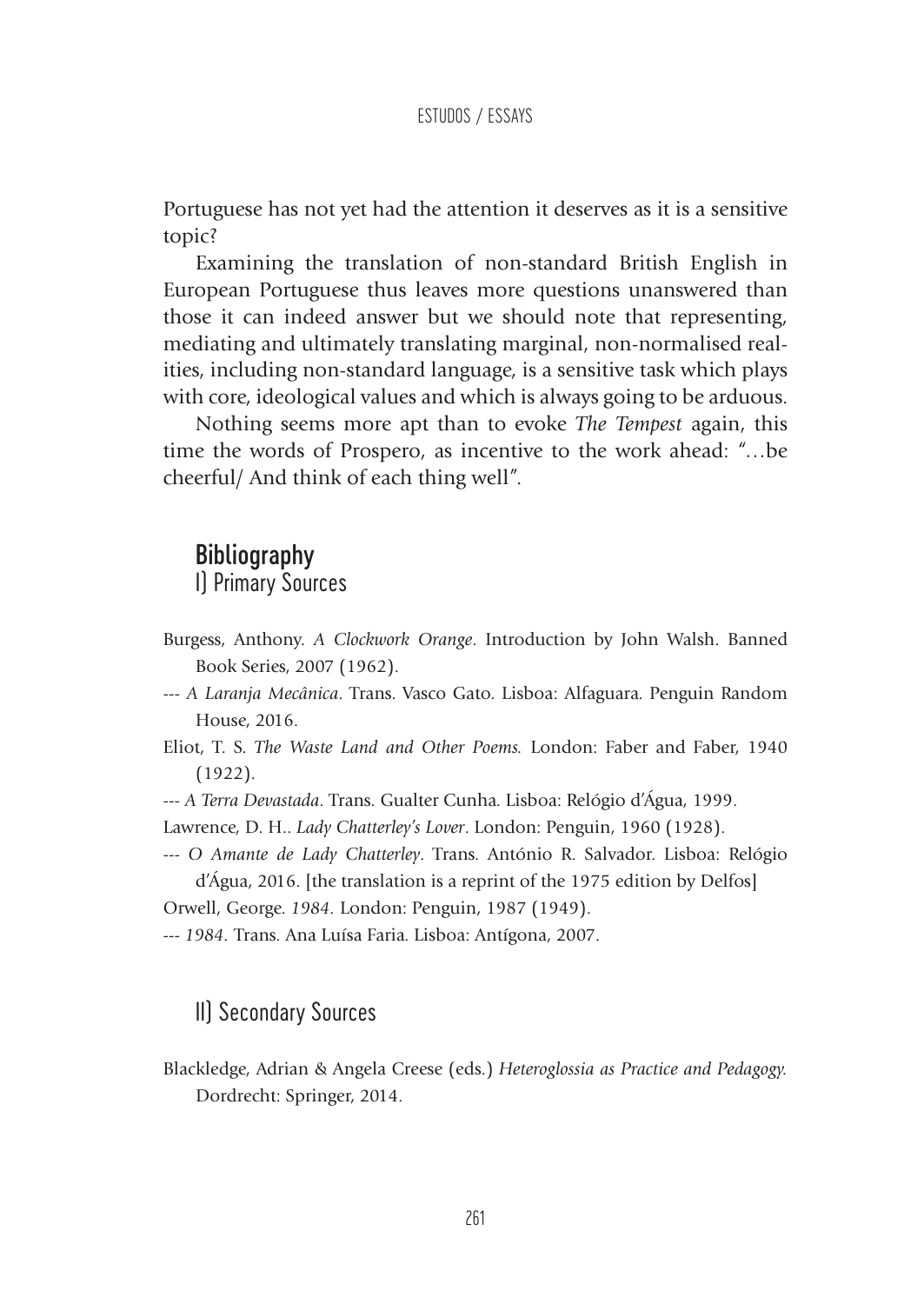- Berman, Antoine. "Translation and the Trials of the Foreign". *The Translation Studies Reader*. Ed. L. Venuti. London and New York: Routledge, 2000. 284- 297.
- Boléo, Manuel de Paiva. *Estudos de Lingu*ística P*ortuguesa e Românica*. Vol. 1. Coimbra: Acta Universitatis Conimbrigensis, 1974.
- Bourdieu, Pierre. *Language and Symbolic Power*. Edited and introduced by John B. Thompson. Cambridge: Polity Press, 1991.
- Brown, Roger & Albert Gilman. "The Pronouns of Power and Solidarity". *Readings in the Sociology of Language*. Ed. J. A. Fishman. The Hague and Paris: Mouton, 1968. 252- 275.
- Cintra, Luís Filipe Lindley. "Nova Proposta de Classificação dos Dialectos Galego-Portugueses". *Boletim de Filologia*, tomo XXII, fascs. 1 e 2, 1970: 81-116
- --- *Sobre "Formas de Tratamento" na Língua Portuguesa*. 2ª ed. Lisboa: Livros Horizonte, 1986.
- Clyne, Michael. *Pluricentric Languages: Differing Norms in Different Nations*. Berlin/New York: Mouton de Gruyter, 1992.
- Cristie, Chris. "Politeness in the Gendered Construction of Character: an Analysis of Dialect-Use in D.H. Lawrence's *Lady Chatterley's Lover*". *Quaderns de Filologia. Estudis Lingüístics,* vol. XII, 2007: 109-128.
- Crystal, David. *English as a Global Language.* Cambridge: Cambridge University Press, 2003.
- ---. *A Dictionary of Linguistics and Phonetics*. Oxford: Blackwell, 2008.
- Cuesta, Pilar Vázquez & Maria Mendes da Luz. *Gramática da Língua Portuguesa*. Lisboa: Edições 70, 1971.
- Cunha, Celso & Luís Filipe Lindley Cintra. *Nova Gramática do Português Contemporâneo*. Lisboa: Edições Sá da Costa, 1984.
- Doorslaer, Luc van, Peter Flynn & Joep Leerssen (eds.) *Interconnecting Translation Studies and Imagology*. Amsterdam/Philadelphia: John Benjamins, 2015.
- Duarte, Isabel Margarida. "Formas de Tratamento em Português: Entre Léxico e Discurso". *Matraga*, v. 18, nº 28, 2011: 84-110.
- Erkazanci-Durmus, Hilal. "A Critical Sociolinguistic Approach to Translating Marginal Voices: the Case of Turkish Translations". *Translating Dialects and Languages of Minorities. Challenges and Solutions*. Ed. F. M. Federici. Bern: Peter Lang, 2011. 21- 30.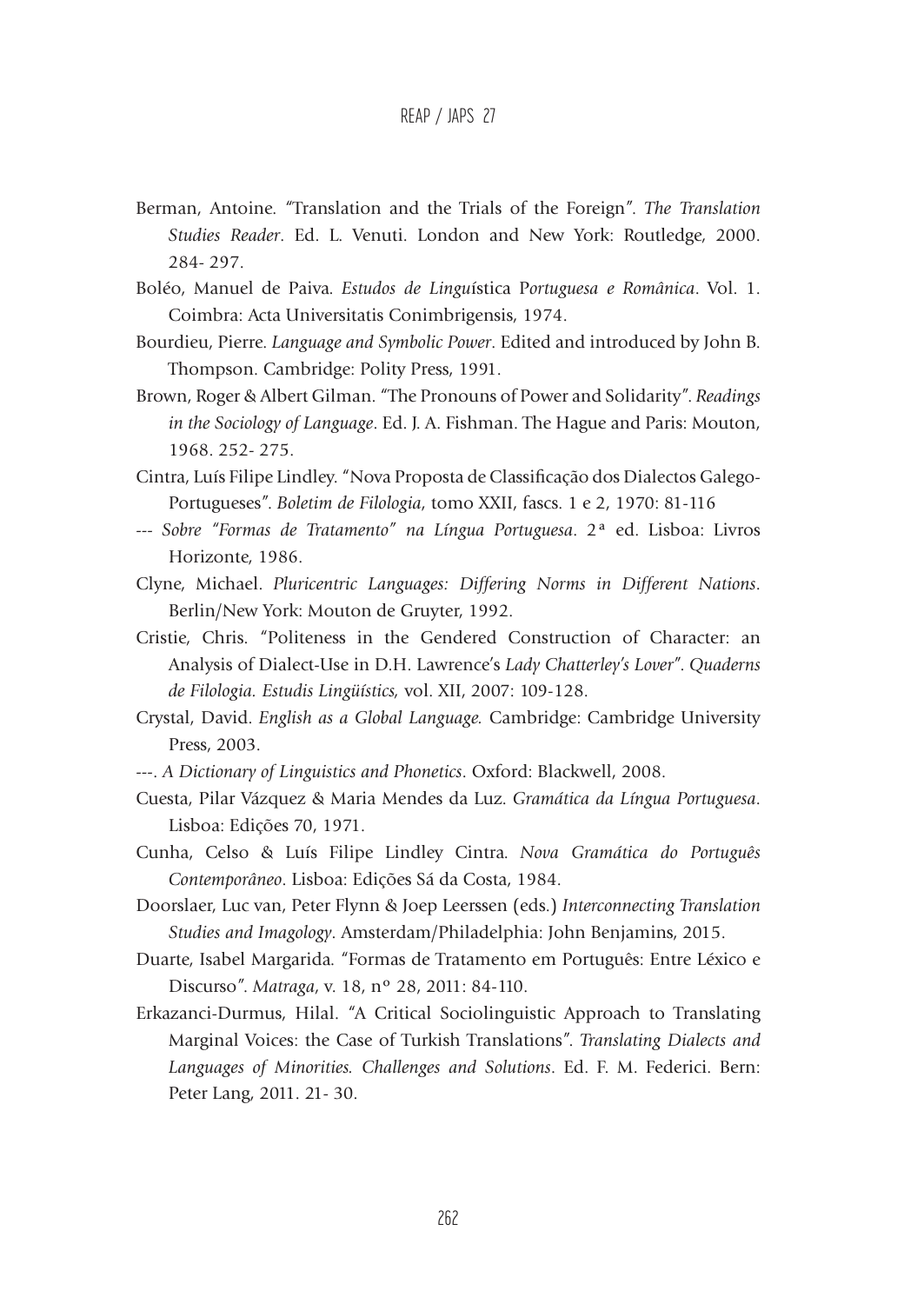- Fairclough, Norman. "The Appropriacy of 'Appropriateness'". *Critical Language Awareness*. Ed. N. Fairclough. London/New York: Longman, 1992. 33-56.
- --- *Language and Power*. London: Longman, 2001.
- Ferreira, Manuela Barros, Ernestina Carrilho, Maria Lobo, João Saramago & Luísa Segura da Cruz. "Variação Linguística: Perspectiva Dialectológica". *Introdução à Linguística Geral e Portuguesa*. Eds. Isabel Hub Faria, Inês Duarte & Carlos A. M. Gouveia. Lisboa: Caminho, 1996. 479-502.
- Ghassempur, Susanne. "Fuckin'Hell! Dublin Soul Goes German: a Functional Approach to the Translation of 'Fuck' in Roddy Doyle's *The Commitments*". *Translating Dialects and Languages of Minorities. Challenges and Solutions*. Ed. F. M. Federici. Bern: Peter Lang, 2011. 49-64.
- Gouveia, Carlos A. M. "As Dimensões da Mudança no Uso das Formas de Tratamento em Português Europeu". *O Fascínio da Linguagem.* Eds. Isabel Margarida Duarte & Fátima Oliveira. Porto: Faculdade de Letras da Universidade do Porto, 2008. 91-100.
- Hatim, Basil & Ian Mason. *The Translator as Communicator*. London: Routledge, 1997.
- Hughes, Arthur, Peter Trudgill & Dominic Watt. *English Accents and Dialects*. London: Routledge, 2012.
- Jansen, Hanne. "*Bel Paese* or *Spaghetti noir?* The Image of Italy in Contemporary Italian Fiction Translated into Danish". *Interconnecting Translation Studies and Imagology.* Eds. Luc van Doorslaer, Peter Flynn & Joep Leerssen. Amsterdam. Philadelphia: John Benjamins, 2015. 163-180.
- Javitch, Daniel (ed.) *The Book of the Courtier. The Singleton Translation*. London/ New York: Norton Critical Editions, 2002 [1528].
- Lambert, J.. "Le sous-titrage et la question des traductions: rapport sur une enquête". *Übersetzungwissenschaft: Ergebnisse und Perspektiven. Festschrift für W.Wilss zum 65*. Eds R.Arntz & G.Thome Geburtstag. Tübingen: Narr, 1990. 228-238.
- Leith, Dick. *A Social History of English*. London: Routledge, 1997.
- Leith, Richard. "Dialogue and Dialect in D. H. Lawrence". *Style* 14(3), 1980: 245-258.
- Mills, Sara. *English Politeness and Social Class*. Cambridge: Cambridge University Press, 2017.